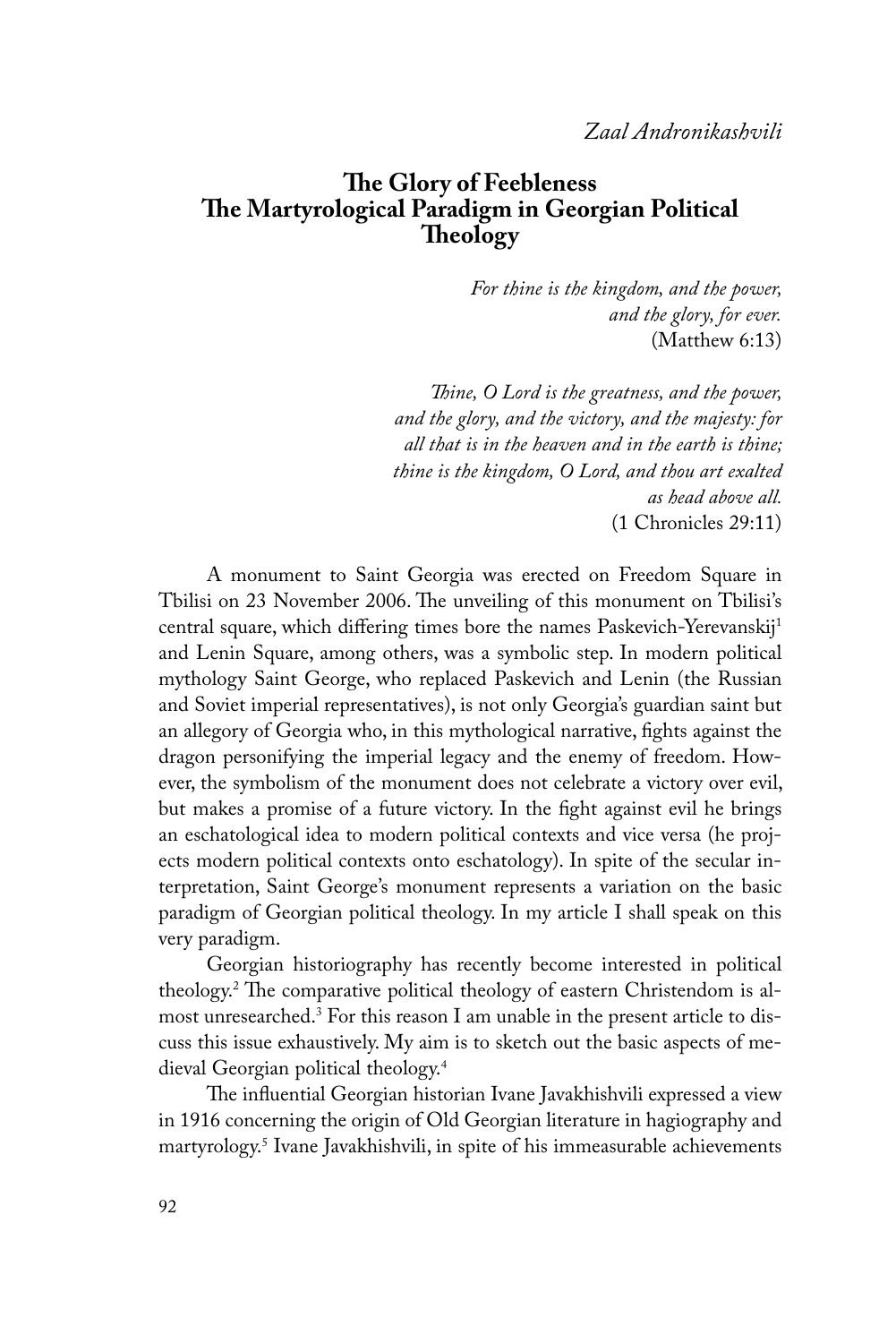in Georgian historiography, was still a historian of the positivist school and was less interested the world view aspects of Old Georgian historiography. What follows from the origins in hagiography of Georgian historiography and martyrology? In the first place such a genealogy, as Ivane Javakhishvili himself says, leaves a certain narrative mark on historical literature. In this article I shall attempt to describe a hagiographical narrative model and its connection with Georgian political theology, first and foremost in the context of historical and political legitimation.

My thesis is that medieval Georgian political theology, just as its secular transformation in the nineteenth century or its updating in the twentyfirst, was a response to a traditionally weak Georgian statehood.<sup>6</sup> And for this reason the choice of the ambivalent martyrological paradigm, in the same way as the orientation towards the biblical model of the reigns of David and Solomon, is latently anti-imperialistic but capable of being made manifest, which turns the weakness of the state into the virtue of the martyr, and by this brings about its idealization.

# *The Semantics of 'Kartlis Cxovreba'7*

The 'religio-historical' term 'cxovrebaj' or 'cxovreba', which was used 'in Old Georgian historical writing as a name denoting works in the field of civil history', acted the part of one basic argument for Ivane Javakhishvili's theory of the origin of historical literature in hagiography.<sup>8</sup> In actual fact, the term 'cxovreba' is synonymous with 'history'. The use of this term implies conceptualizing the country's history<sup>9</sup> from a Christian viewpoint. According to the German philosopher Karl Löwith, the eschatological picture of the world, which investigates the history of both man and mankind from the viewpoint of their ultimate aim and ultimate salvation, is opposed to classical cyclical concepts of time. The conceptualizing of history as a global, universal and future-focussed process begins along with Christianity, which inherited such a concept of time from the Old Testament.<sup>10</sup>

In the context of the eschatological concept of history, salvation means not only the salvation of individuals, but of the group. The economy of salvation is closely linked to the concept of the 'chosen people'. Clearly, the problem of the chosen people is not limited to the context of Kartli. In 'Kartlis Cxovreba' the missing links in the chain of the legitimation of this choice are provided by means of overt or covert references to Saint Paul. It is the Pauline universalization of Christianity that becomes the basis of the legitimation of this 'chosenness' for Christian peoples, as well as for medieval Georgian his-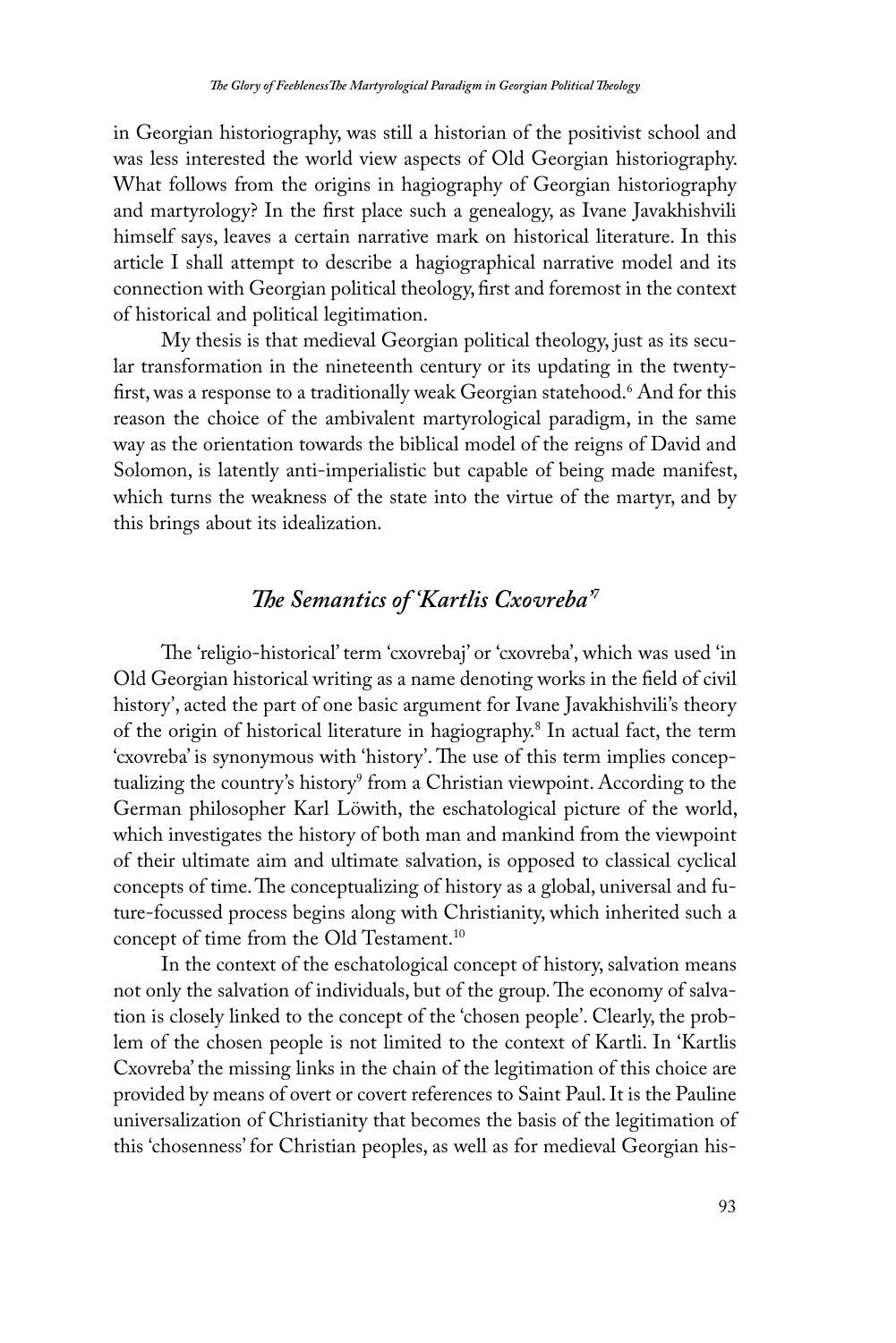torians (in this case, it is not the Georgian people as such who are chosen, but the Georgian people as a Christian people). The name of the Apostle Paul (whose importance to medieval Georgian political theology is difficult to overestimate) is one covert axis of the subject matter of the 'Conversion of Kartli'. It is Paul who initiates the 'founding and legitimation' of the theme of the 'new chosen people' (the Christians).11 The legitimation strategy of the medieval Georgian chroniclers in this case is an appeal by the Apostle Paul to Saint Nino: In her sleep Saint Nino sees a man 'in a vision' who is 'of middle stature and with hair of moderate length. He gave a sealed book to St Nino and said: 'Take this to [Mtskheta] to the king of the pagans.' (CKN: 86, trans. Thomson: 95) 'The Conversion of Kartli by Nino' does not name this figure, but the following arguments permit me to suppose that it was Saint Paul who sends Saint Nino to enlighten Georgia. The Apostle Paul is the only apostle whom 'The Conversion of Georgia' and 'The Life of the Kings of Kartli' name directly. The early hagiography of the Apostle Paul depicts him as a short, bent, balding person.<sup>12</sup> The letter written 'in Latin' and sealed 'by Jesus' is a collection of quotations that, on the one hand, support the conversion of heathens, and on the other, the apostolic potential of women.<sup>13</sup> Two factors are significant for my argumentation: Every 'saying', with the exception of the second, is a Gospel quotation. The second 'saying' is a quotation from the Epistle of the Apostle Paul to the Galatians (3: 28). Although the third 'saying' is a quotation from the Gospel of Matthew (28: 19), the influence of his universalist ideas on the Gospel texts is not entirely ruled out, since all four Gospels were written after the Apostle Paul's Epistle. But what is even more interesting for the argumentation is that 'ten sayings were written, as on the first tablets of stone.' (CK: 116). The text of the 'Conversion' sends us directly to Exodus (20-32), where Moses receives the Ten Commandments from God. Interpretation of the Apostle Paul's Epistles allows the German philosopher and sociologist of religion, Jacob Taubes, to draw a parallel between Moses and the Apostle Paul since one and the same problem unites both of them, namely, 'founding a new chosen people' ('Gründung eines Gottesvolkes'),<sup>14</sup> a task that Moses declined when he convinced God not to destroy the chosen people after they had fallen into sin (worshipping a golden calf ). Paul on the contrary knows that he has been entrusted with a first and unique ('erstmalig und einmalig') task: the 'transfiguration' of the chosen people since the chosen people did not receive the Messiah.15 Thus converted Gentiles become the chosen people instead of the Jews.16 Deeming the Georgians as a chosen people is a result of the conversion of Kartli. The specific linking of being chosen and sacredness (which has a strong political context) is not so much—nor solely—on a genetic level (all Christian people are chosen) but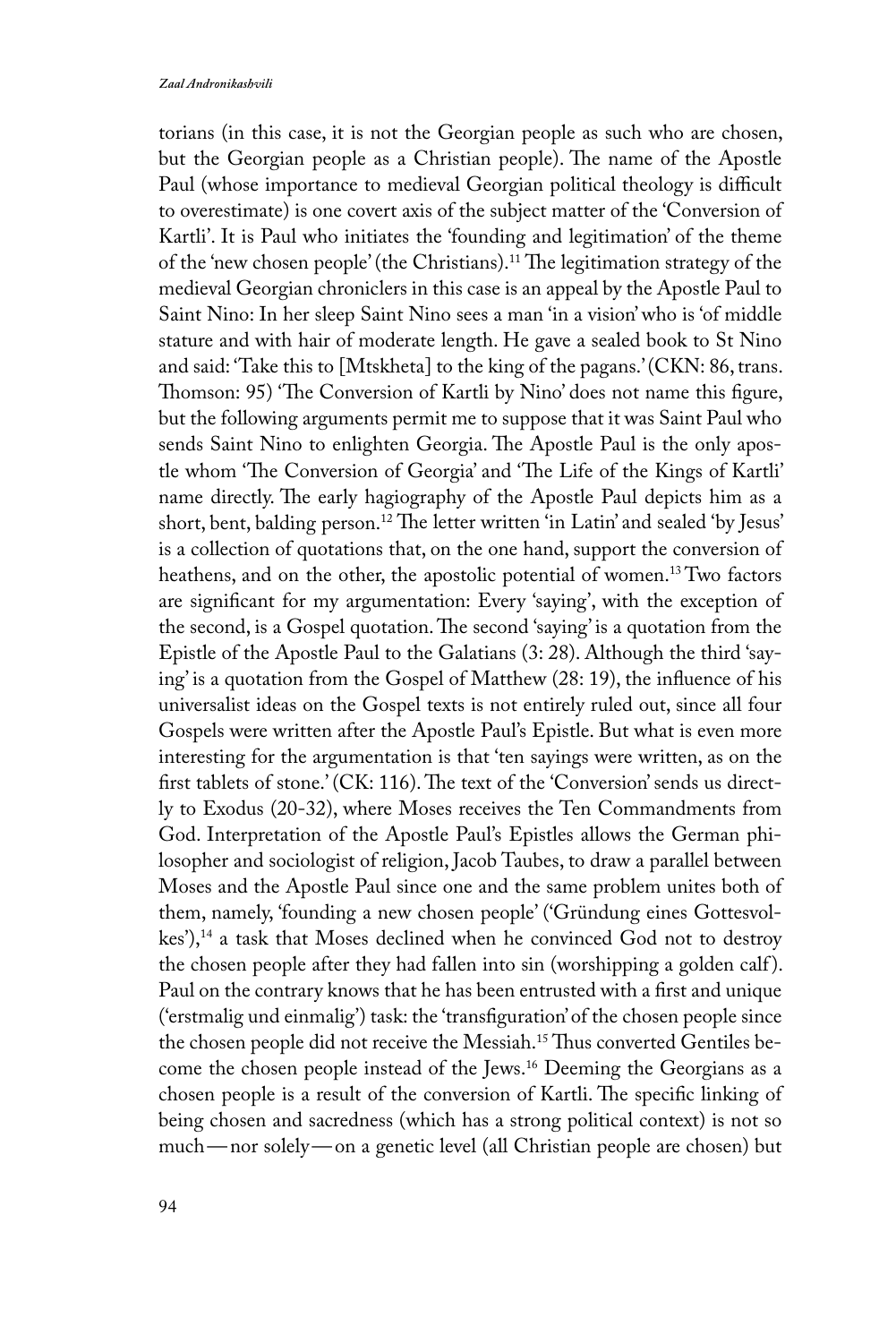on a topographical one, with the help of Kartlian land which great temporal and heavenly glory awaits following the adoption of Christianity.<sup>17</sup>

The story of Christ's tunic, which the 'Mtskheta Jews' Elioz Mtskheteli and Longinoz Karsneli had brought to Mtskheta, directly links Kartli to the time and space of salvation history ('Heilsgeschichte'). From the viewpoint of time, for the medieval Georgian historian the conversion of Kartli from then on was promised, Kartli from then on was linked to salvation history: 'Blessed are you, Lord Jesus Christ, Son of the living God. For from the first you were pleased to save us from the devil and from the place of darkness. Therefore you brought this holy robe of yours from the holy city of Jerusalem from the Hebrews who did not recognize your divinity, and you bestowed it upon us from foreign nations.' (CKN: 118, trans. Thomson: 131-2).

In the 'Conversion' we several times encounter the possibility of the spread of the topographicalized category of sacredness to a whole country. In these passages the text consciously plays with highly significant words and phrases. It is this topographical aspect that is expressed by Sidonia—the daughter of Abiatar, a Christianized Jewish rabbi—whom Saint Nino had converted to Christianity: 'Here is her burial place, where human tongues do not cease to praise God, above it is that place, like the place of Jacob, with a visible ladder towering towards the sky, henceforth and forever inexhaustible glory and praise.' (CK: 340). In another quotation Sidonia interprets Saint Nino's vision thus: 'Your vision is this: that this place with its garden will through you become a garden to the glorification of God, to whom is the glory now and forever and ever, Amen.' (CK: 337). In this case the text plays with the two meanings of the word 'samotkhe', which can mean either 'paradise' or 'garden'. But the Shatberdi manuscript of 'The Conversion of Kartli' gives us a more direct interpretation of this excerpt: 'and she was thanking God because this is a sign of their [the devils $Z.A$ ] ruin, and of the redemption of Kartli and of the glory of this place' (CK: 344). We can understand 'this place' in the broader meaning of all of Kartli. The possibilities of such a play on meanings is confirmed by yet another excerpt from 'The Conversion of Kartli by Nino': Saint Nino gives thanks to 'God, for this is the sign of their destruction and of the salvation of Kartli and the glory of this place.' (CKN: 113, trans. Thomson: 126). We may understand the phrase 'the glory of this place' as being the glory of Kartli. The mention of Jacob's Ladder in the context of Kartli confirms such an understanding to us. In Genesis (28: 12-16) Jacob sees a ladder which unites the sky and the earth, and on which angels 'ascending and descending on it'. God appeared to Jacob on this ladder:

*And behold a ladder set up on the earth, and the top of it reached to heaven: and behold the angels of God ascending and descending on it.*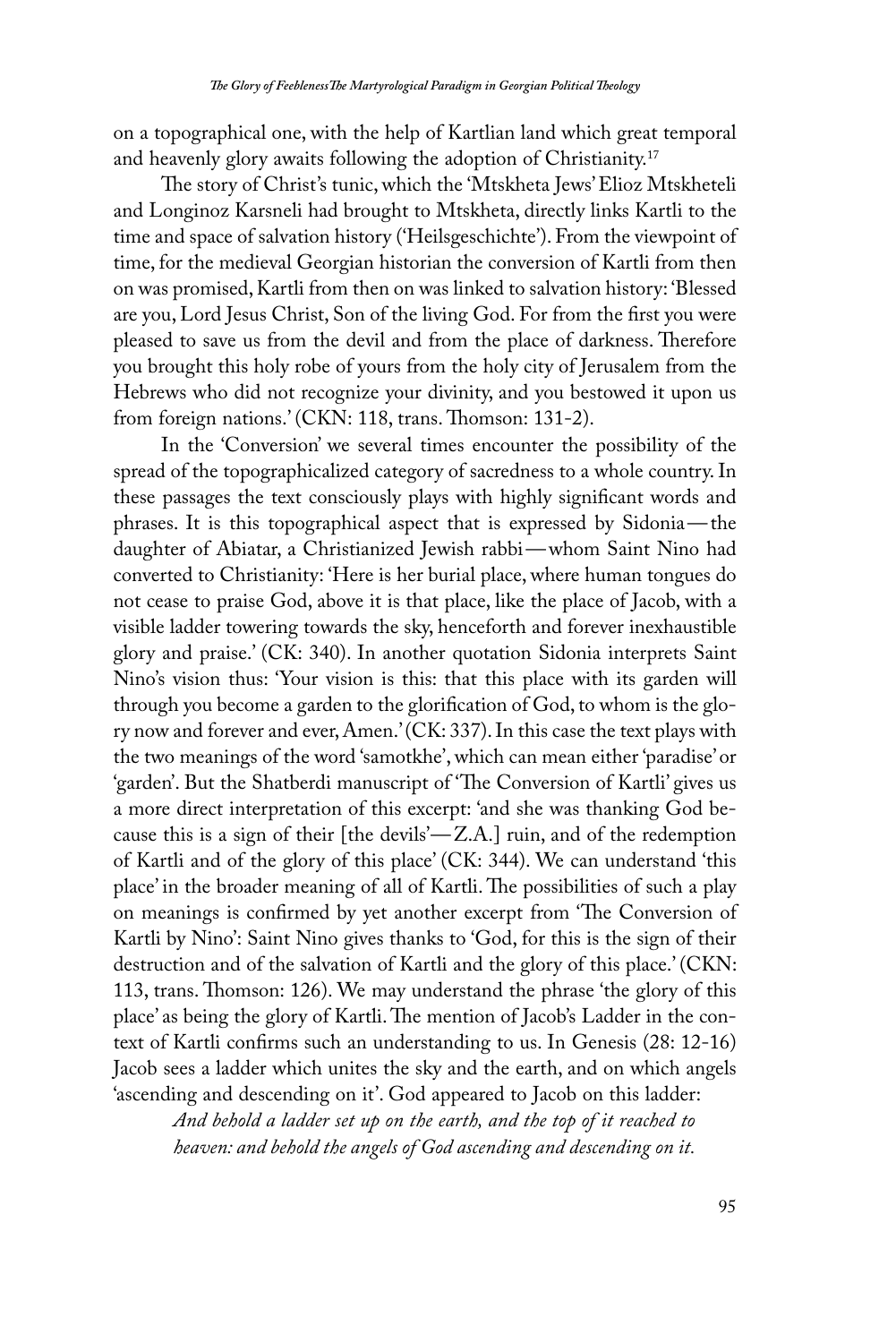*And, behold, the Lord stood above it, and said, I am the Lord God of Abraham thy father, and the God of Isaac: the land whereon thou liest, to thee will I give it, and to thy seed; And thy seed shall be as the dust of the earth, and thou shalt spread abroad to the west, and to the east, and to the north, and to the south: and in thee and in thy seed shall all the families of the earth be blessed. And, behold, I am with thee, and will keep thee in all places whither thou goest, and will bring thee again into this land; for I will not leave thee, until I have done that which I have spoken to thee of.18*

The medieval Georgian chroniclers use the chosen people and the holy land in both their Old and New Testament meanings, metaphorically they transfer the land promised to Jacob to Kartli and they fit Kartli (with the help of the Saviour's tunic) into a special topography of sacredness. Such allusions, although never explicitly expressed, were quite transparent and must have been well known to the medieval reader.

The text of 'The Conversion of Georgia', which the text of 'The Life of Vakhtang Gorgasali' echoes, in actual fact explains to us the dual perspective of the programme intention of the whole work: 'The Life of Kartli' in this case has the meaning not only of history but of the final point and goal of this history, the salvation of Kartli. The phrase 'the glory of this place' has several meanings and does not mean only celestial glory (which is a synonym of salvation), but also earthly glory which, for its part, is directly linked to the Christian faith. 'The Conversion of Kartli' directly links the promise of earthly glory to the adoption of Christianity and by this, in actual fact, it shares the Old Testament model of being chosen, which not only connected with the 'new people' (Christians as opposed to Jews), but also to the topographical space of Kartli which, for its part, could be transformed into a 'sacral space' in the space of political theology.

If indeed we attempt the reconstruction of a model of history from the works of medieval Georgian historiography (which, with some variation, is characteristic of all Christian people) from the very beginning (that is to say, from the time of the barbarians who reigned in Kartli before the arrival of Alexander the Great) until the end (that is to say, until the paradisal state which had been promised to Saint Nino), we may surmise that it is possible in the context of Georgian political theology to project the paradisal state onto the political context of paradise, which actually does occur in the vitas of David the Builder and of Tamar. The next part of my paper is devoted to this issue.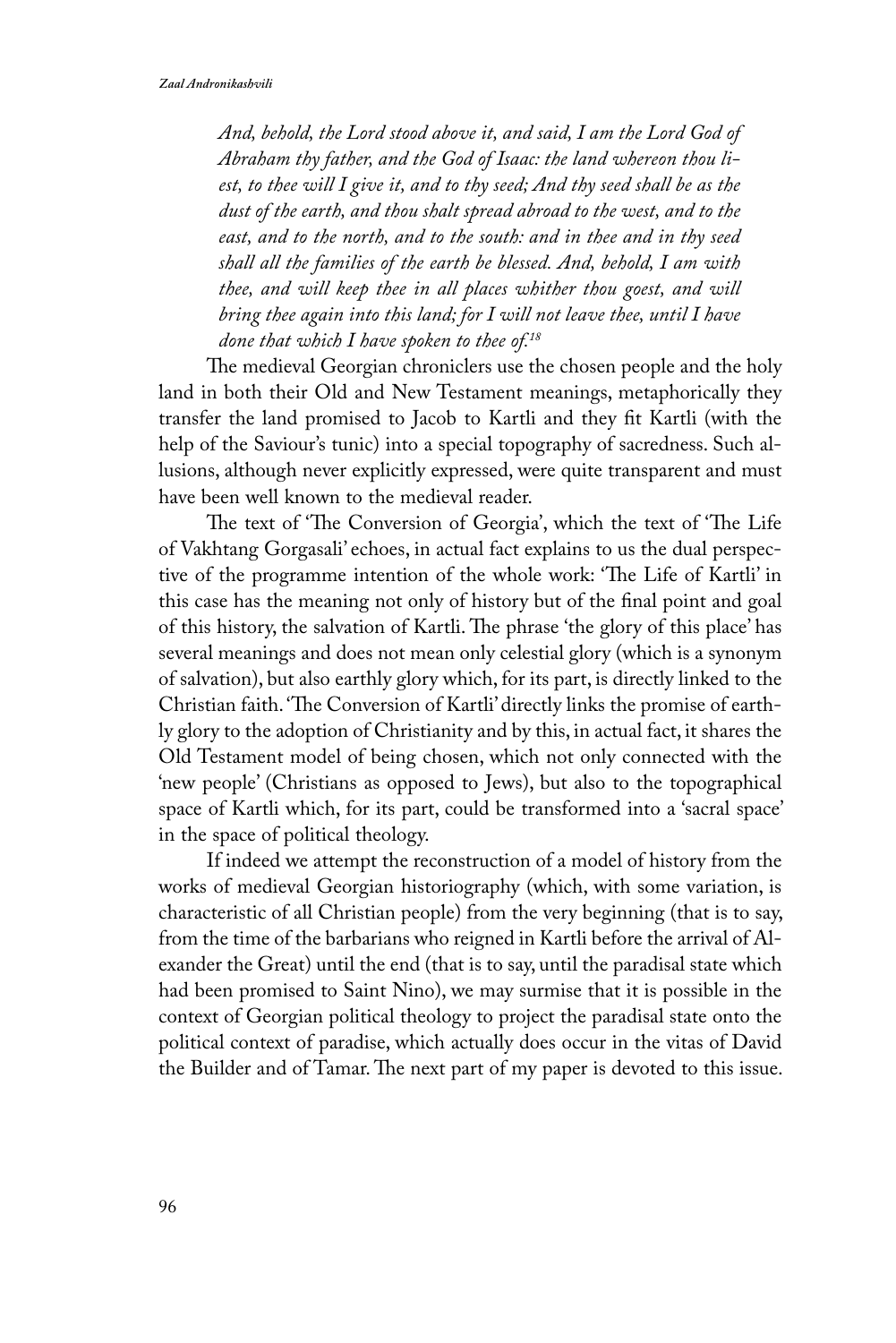# *Celestial Glory and Earthly Glory*

The conception of Georgian political theology extends between the poles of celestial and earthly glory. The conception of heavenly glory is depicted in the lives and martyrdom of the Christian saints. Temporal, that is to say, earthly glory is linked to collective or cultural memory.19 One of the clearest expressions of earthly glory is the Greek concept of 'kleos áphthitos' ('everlasting glory').20 'Kleos', earthly glory, 'is a specific form of social identity',<sup>21</sup> which exists in the form of history (oral traditions, song) and is opposed to 'sacral immortality' or, to translate it into Christian categories, heavenly glory. Heroic actions acquire their own characteristic permanency in legends and achieve a substitute immorality. Man 'becomes a hero, because he cannot become a god. In his nature the hero remains like other men, but culture bestows on him a value; he does not survive, but he is remembered... he becomes godlike in status and immortal in the memory.<sup>'22</sup> Such a concept of earthly immortality in the form of 'temporal glory' continues to exist in Christian culture but, as in classical times, it is in opposition to heavenly glory: the 'sacral immortality' of saints and martyrs. Yuri Lotman considers that two models of glory existed in the Middle Ages: the 'Christian-ecclesiastical' and the 'feudal-knightly'. The first was constructed on a strong demarcation between celestial and worldly glory. What was relevant here was not the characteristic 'glory / ignominy', 'renown / obscurity', 'praise / scorn', but 'eternity / decay'.'23 However, in our context, in the space of political theology it is the possibility of interference between these two categories that is interesting. The space of political theology makes transparent the border separating celestial from earthly glory and provides the means to transfer the category of celestial glory into political space (and vice versa) without negating the difference between them. (It is on such a transfer that the political model is constructed: the idea of Christ as heavenly emperor, for example, is based on such a transfer.)

Medieval historiography, when narrating political history and its characters, has to deal with the difference, or even the aporia, between celestial and earthly glory. 'The Life of Vakhtang Gorgasali' by medieval Georgian historians provides us with an interesting example of resolving this problem. Before I move on to discussing this work, I must mention that general semantic field which unites the secular and spiritual spaces of the saint (martyr and citizen) and of the hero (of political history) in the context of political theology. In this context it is important to use political terminology regarding the Christian saints and figures, who are known as 'militia Christi' or the warriors of Christ.24 From the beginning of early Christianity, military rhetoric was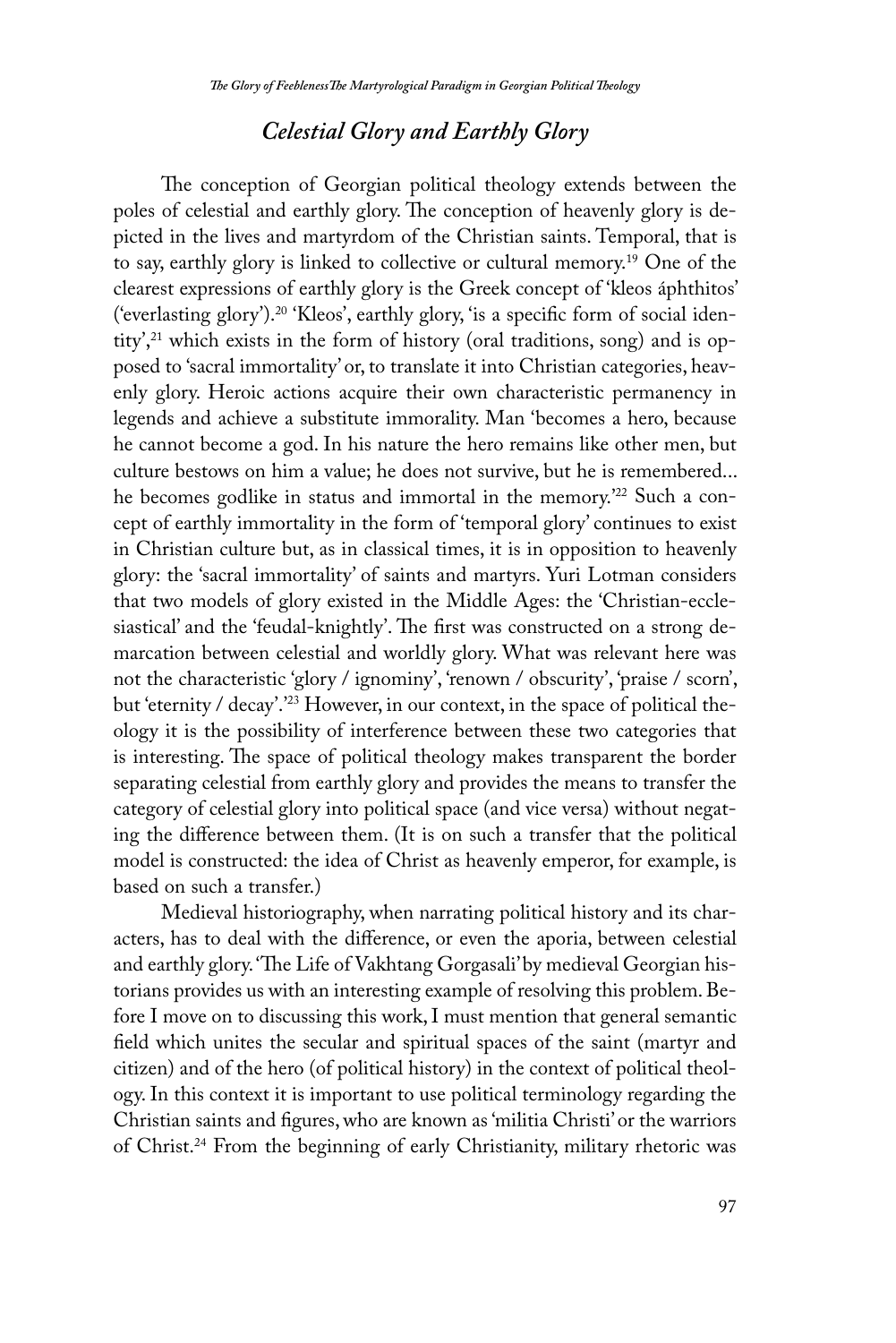used to indicate the spiritual battle against evil. The Apostle Paul called not all Christians, but the apostles and missionaries, 'soldiers',25 but this metaphor was later used in a broader context to include the monastic movement and, besides this, it implied the whole Church hierarchy. The Christian warrior is a special 'peaceful' warrior, who does not fight his enemies, but joyfully receives death from them, although in courageous death Christian warriors are better than others.26 For our context (of heroism and holiness) there is a significant link between the concept of the peaceful militia of Christ and the cult of the warrior saint, which is connected to the persecution of Christians in the Roman army, especially intense in the times of Valerian (253-260) and Diocletian (284-305), more correctly, the symbolic transformation of the portrayal of the martyred warrior.<sup>27</sup> From then on the paradigm of the warrior saint is linked to the soldiers of the Roman Empire that did not recognize the cult of emperor and martyrs, and later they became the patron saints of the soldiers. The hagiographical versions of the martyrdom of the warrior saints are composed according to one and the same thematic scheme: A noble Christian warrior declares his refusal to worship pagan gods, openly acknowledges his Christianity (the Greek word 'martyros' and its Georgian equivalent 'motsame' both mean 'witness') and is martyred by the pagan ruler. This scheme underlies the composition of the martyrological stories of St Theodore and St George. Later, in iconographic space, the martyrdoms of Saints Theodore and George are transformed into triumphs: A small portion of the icons depict scenes of the martyrdom of the warrior saints, while the majority portray scenes of the warrior saints' victory over the dragon.<sup>28</sup> The transformation of the Christian martyr into the victor shows us directly the change in the attitude of Christianity towards military affairs. In this sphere, the polyvalent semantics of victory lean towards 'temporal glory', since it is no longer implied that heavenly glory is meek endurance of martyrdom, but a 'direct' victory over evil. In spite of the fact that Saint George is covered in heavenly glory (according to legend Christ raises him into Heaven, which in itself is an interesting case of the Christian translation of classical apotheosis), he may emerge as an agent who creates a general space between heavenly and temporal glory. 'The Life of King David' describes the Battle of Didgori (1121) thus:

*At the first encounter he routed their army and put it to flight; for the hand of the One on High assisted him, and strength from heaven protected him, and the holy martyr [George], clearly and in sight of all, guided him and with his own arm destroyed all the impious heathen who fell upon him. The ignorant infidels later admitted it, and told us of that miracle of the chiefmartyr [George]—by what means he destroyed those famous warriors of Arabia, and how adroitly and*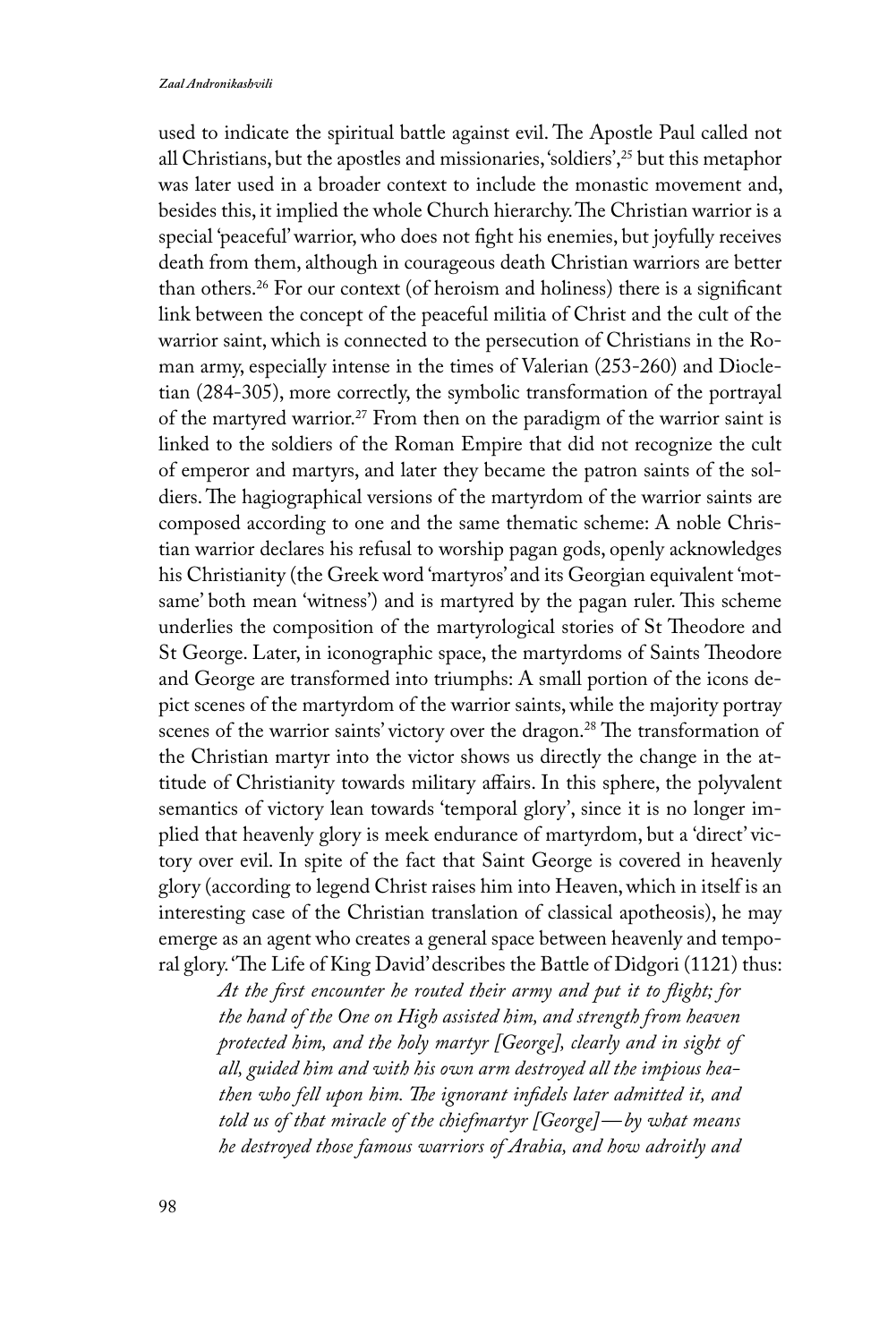*carefully he pursued those fleeing and destroyed them, with whose corpses the fields, mountains, and valleys were filled (LD: 341, trans. Thomson: 333).*

In actual fact, 'The Life of David, King of Kings' offers us its own version of a narrative explication of the icon of Saint George. In the historian's eye the appearance of Saint George at the Battle of Didgori gives it the status of a fight against evil, while on the other hand it transfers the metaphysical understanding of evil to political space.<sup>29</sup> Such polyvalent symbolism of victory and the warrior saint (between the martyr and the victor) is characteristic of medieval Georgian historiography. Mirian, the first Christian king of Kartli, says in his last words to his son that 'in the name of Christ death' will seem to him 'life', by which he will win 'life that passes not away'. He later instructs his son to destroy idols and 'with the guidance of the honourable cross' to overcome enemies. (CKN: 129-30, trans. Thomson: 145).

The symbol of the (Holy) Cross is central to medieval Georgian historical literature. The use of the Cross as a military symbol dates from the Emperor Constantine. According to legend, before the Battle of the Milvian Bridge (312), Constantine saw the Cross with the legend 'In hoc signo victor eris' ('In this sign you shall conquer'). It would appear that the Cross itself embellished the Emperor's banner (the Labarum).<sup>30</sup> Political theology in both Byzantium and in 'Kartlis Cxovreba' retransmits the depiction of the invisible enemy of the Christian citizen, of the militia of Christ to the visible political enemies of Christendom. The warrior of Christ, who in the beginning was a metaphor, becomes a political reality that legitimates the war against the 'unbelievers'. In the same way the Cross is a symbol which legitimates royal rule. In the (improvised) ritual of the crowning of a king Mirian first hangs the royal crown on a cross, then takes it off and places this crown on his son Bakar. Thus Bakar receives not only genealogical but also sacral legitimation. Later, victory by the power of the Cross becomes a particular topos in medieval Georgian historiography.<sup>31</sup>

Thus, the historical narration introduces a hagiographical model of victory over the enemy by faith and transfers this model into the political context. At the same time, this victory acquires the dual semantics of celestial and temporal glory. This is particularly striking in the Life of Vakhtang Gorgasali, which is an illustration of the synthesis of Christianity and politics. The Life of Vakhtang Gorgasali is a kind of amalgam of historical narrative, hagiographical text and Persian-style heroic legend.32 It was Vakhtang Gorgasali (whom Stephen Rapp calls 'imagined Vakhtang' because of the legendary features of his life),<sup>33</sup> who executed Mirian's testament with complete ambivalence. In this case the extent to which it is a reconstruction of historical facts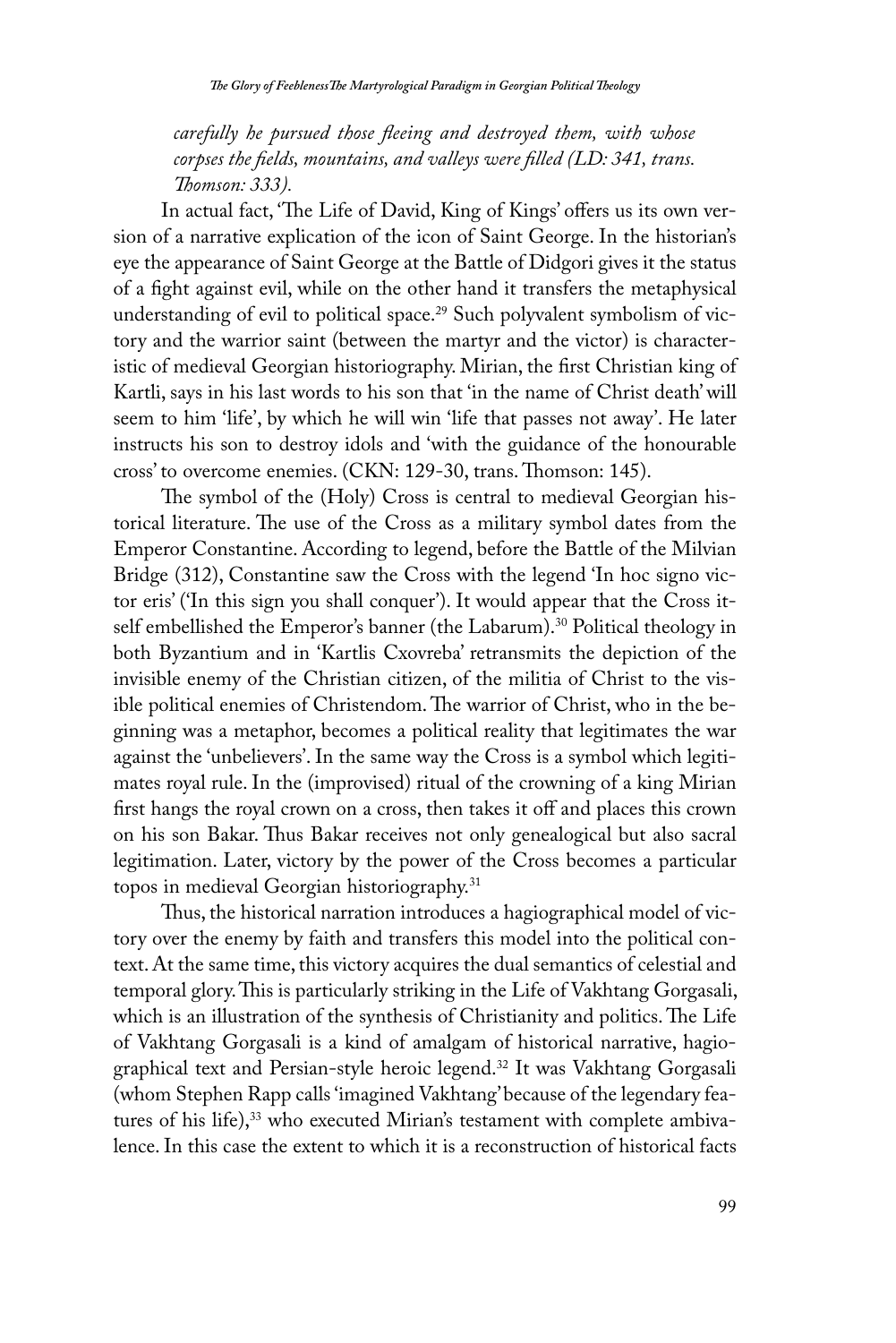is of less interest than the narrative strategy of the text and its dual modelling in hagiographical and legendary paradigms. According to 'The Life of Vakhtang Gorgasali' Vakhtang is successful not due to his strength, but due to God's assistance. 'Not through my own strength did I overcome [Tarkhan], but through the strength of my creator.' (LVG: 154, trans. Thomson: 169). The following extract is especially interesting for an understanding of the political theology of 'The Life of Vakhtang Gorgasali'. Vakhtang sees Saint Nino in a dream who leads him to the emperor of Byzantium and says to him:

*"Now come before the king and receive your gift." He went to the king, they embraced each other, and he placed him by his throne and sat him beside him. He gave him a ring from his hand in which was a very bright gem, and the emperor said: "If you wish that I give you a crown, promise the one who stands above me that you will fight his enemies, then you will receive a crown from him." [Vakhtang] looked and saw a cross, in the arms of which was a crown. The sight of the cross caused him even more terror, because its awe was very fearsome, so he kept silent... The emperor stretched out his hand, took the crown from the cross, and placed the crown on [Vakhtang's] head... They began to withdraw when the bishop cried out... "You will receive the crown of martyrdom" (LVG: 167-68, trans. Thomson: 185).*

The 'King of Heaven' appeared to Vakhtang in the form of a Cross, and Vakhtang received dual legitimation as king: from the King of Heaven and from the emperor of Byzantium. On the other hand, a martyr's crown is foretold for Vakhtang. The ambivalence of the crown as a symbol of royal power and earthly glory on the one hand and of the martyr's crown as a symbol of celestial glory on the other, is an expression of the dual semantics of victory, which unites the poles of temporal and heavenly glory and which in the same way is represented in the ritual of crowning as king and in King Mirian's testament. In the possibility of this inversion is the same logic which underlies the inversion between the martyr and the victor in the iconography of Saint George. The words of the Byzantine emperor perhaps serve us as a key to the ambivalence of the crown: 'If you wish that I give you a crown, promise the one who stands above me that you will fight his enemies, then you will receive a crown from him.' (LVG: 167, trans. Thomson: 185). The legitimation of the crowning of kings for the medieval Georgian historian lies in the struggle to glorify the Cross, this time in political space, the result of which could be either celestial or earthly glory. 'The Life of Vakhtang Gorgasali' presents Vakhtang as one of the warriors of Christ, whose activities are directed towards the realization of the programme in Vakhtang's vision, which unfolds in the following episode. Vakhtang is campaigning in India together with the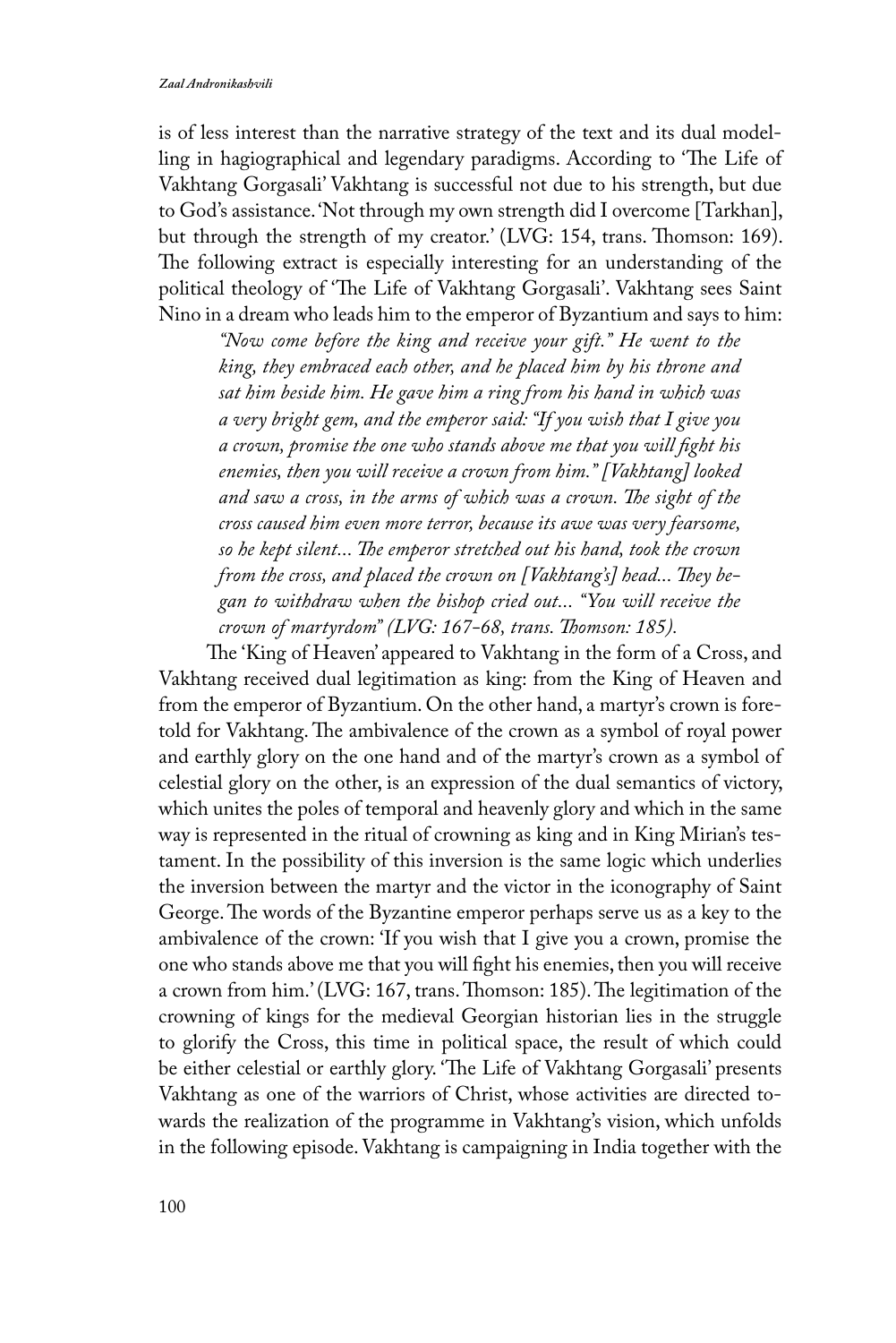Persian king. During this campaign, during a duel with the king of Sind, he leads a dialogue in which the king of Sind cites 'realpolitik' arguments and tries to persuade him that sooner or later the Persian king will campaign against him, but Vakhtang answers from the position of the 'history of salvation'. In Vakhtang's opinion, the king of the Sinds cannot see Vakhtang's real motive because he 'do[es] not know the life of the spirit'. Vakhtang's real aim is to save Christians and Jerusalem. 'I did not make my entrance into this country for the sake of the glory of the world, nor to serve the Persian king, but in order to serve the God without beginning, the consubstantial trinity, the creator of all things, for the sake of eternal and unending glory hereafter. For by my coming here, first I delivered Jerusalem, the holy city.' (LVG: 191, trans. Thomson: 208-9). By agreeing to campaign in India, says Vakhtang, he was serving God since Jerusalem and Georgia were spared a war with Persia. The central motive of worshipping the Cross and 'Almighty God' is saving (freeing) the holy city of Jerusalem: In this case the Georgian historian uses the same logic that the crusaders' political theology is based on.<sup>34</sup>

Vakhtang's historian, who actualizes the ambivalence of victor-martyr, subjugates temporal glory to heavenly and leans towards a more hagiographical than legendary paradigm. The subsequent war with the Persians is from the viewpoint of the 'imagined' Vakhtang a religious war: 'Know that they do not wage war on us for the sake of imposing tribute, but to make us abandon Christ' which also defines the model of his life: 'Death for the name of Christ is better than my life, in order that we may obtain the kingdom promised for those of whom it was said: "Whoever loses his life for my sake shall find it." ' (LVG: 201, trans. Thomson: 220). The 'legitimation' of defeat and of failure in political space, which Catholicos Peter voices, is based on the paradigm of Job: 'For your wisdom knows that the Enemy our tempter contests with God for us, as for Job. For God permits those who hate him to perish, but those who love him to become divine. Become as God advises you; although you will not die, we shall die.' (LVG: 201, trans. Thomson: 220). The death of the martyred king is based on the model of 'imitatio Christi': by his death a king saves his people and his country. The cult of the martyred king is born during the life of Vakhtang Gorgasali, who was unknown in Byzantium, but enjoyed popularity in the 'Byzantine Commonwealth'.35 'The earth trembled from the sound of their weeping and lamentation. The faithful people envied the king because he had died for Christ's sake.' (LVG: 204, trans. Thomson: 223). The following phrase of Catholicos Peter gives us an opportunity to use the image of martyr in respect not of King Vakhtang, but of Kartli: 'Not only Kartli will be delivered over to corruption, but also Jerusalem, which is the parent of all the children of light.' (LVG: 201, trans. Thomson: 220). On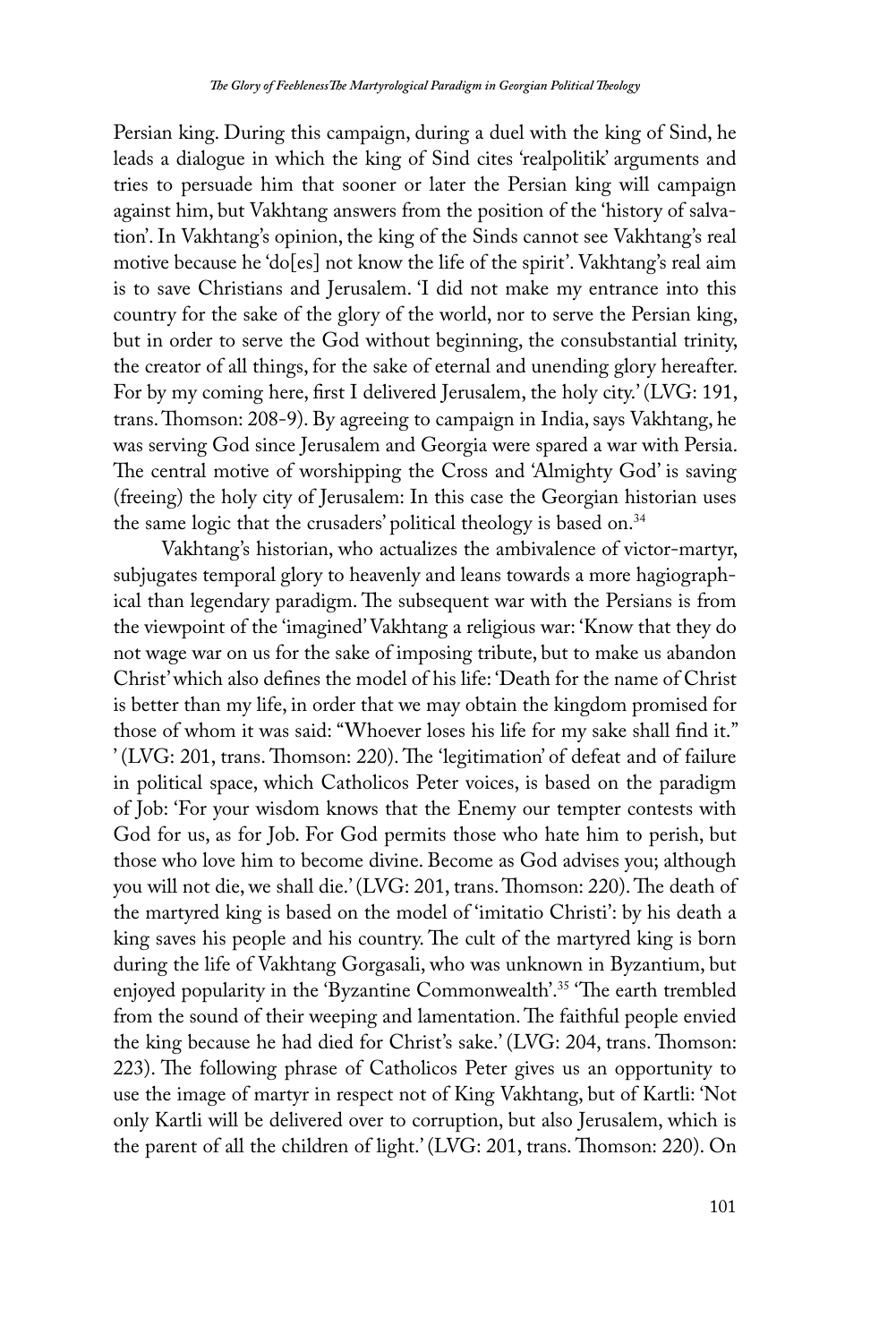the one hand Kartli, from a topographic viewpoint, is part of sacral space and shares the fate of Jerusalem, while on the other hand, it becomes possible to transfer to Kartli the trials of Job and martyrdom for the faith, in the same way as this happened in the case of sacral topography.

A gallery of ideal monarchs opens in 'Kartlis Cxovreba' with 'The Life of Vakhtang Gorgasali': Vakhtang—David—Tamar. Vakhtang is one of the central points of reference for historians of the subsequent period, which underlines the legacy of the concept of political theology for the texts of the 'Kartlis Cxovreba' collection. But we should also note the differences: The political component is entirely subservient to the theological in 'The Life of Vakhtang Gorgasali'. If the latter is not totally ignored on the scale of celestial and earthly glory, it however totally submits to the former. In spite of the fact that in the ambivalent idea of the warrior saint the hypostases of martyr and victor are united, the signs of the martyr however are greater in number and for this particular reason Vakhtang's portrait acquires traits that are more hagiographical.

In spite of the fact that in the same way as 'The Life of Vakhtang Gorgasali', the later texts of 'Kartlis Cxovreba'—'The Life of David, King of Kings', 'The Life of Tamar, King of Kings' and 'The Histories and Eulogies of the Sovereigns'—also subordinate temporal to heavenly glory, David's historian refers to secular activity using the term 'lower acting' which is replaced by 'heavenly rule' after David's death, we can still attempt a reconstruction of the medieval concept of temporal glory. How is temporal glory expressed in 'Kartlis Cxovreba'?

In his testament, Vakhtang Gorgasali addresses 'all the nobles': 'You, inhabitants of [Kartli], remember my good deeds, because first from my house you received eternal light, and I honoured you my kin with temporal glory. Do not despise our house, nor abandon the friendship of the Greeks'. (HVG: 203, trans. Thomson: 222-3). To put it in other words, the inhabitants of Kartli received Christianity from Vakhtang's family, and Vakhtang himself brought them temporal glory. The word 'glory', the first definition of which in Sulkhan-Saba's dictionary is 'speaking gratefully of all God's holiness and of the Gospels and of brave deeds', in an earthly context means 'receiving mercy and wealth and *'mlevanoba'* ('happiness because of assistance from heaven or from kings')'.36

How did the authors of 'Kartlis Cxovreba' imagine help from Heaven? The king, according to 'Kartlis Cxovreba' is crowned by God's grace and reigns by God's grace (this, for example, is the Byzantine formula of the imperial powers. The king's reigning by the grace of God is depicted in 'Kartlis Cxovreba' in the ritual of receiving the royal crown from the Holy Cross,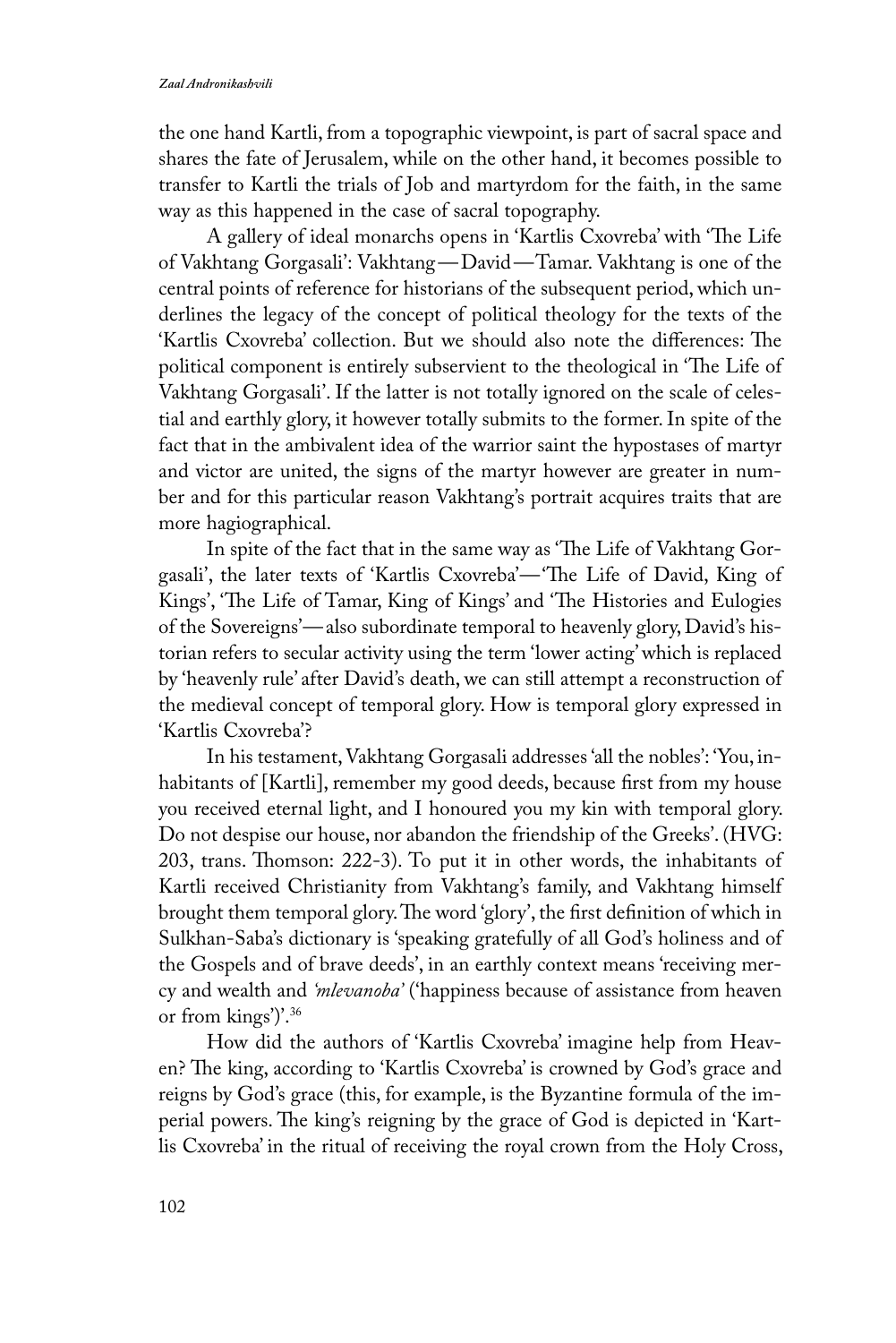which, as we saw when discussing Vakhtang Gorgasali's vision, is a symbol of Christ. The ritual of the crowning, which we meet in 'The Life of Vakhtang Gorgasali' and in 'The Life of the Kings of Kartli' and which does not correspond to an authentic ritual of crowning a king, is in reality a metaphoric expression of a formula which we meet in 'The Life of Tamar, King of Kings': 'Christ, my only God, eternal king of the heavens and the earth! To You we commit this kingdom, which You have entrusted to me, and this people, redeemed by Your precious blood, and these my children, whom You have given to me, and then my soul.' (LT: 145). The piety of the king is a prerequisite of God's mercy, which is expressed by the formula of fear of God. 'This fear of the Lord David [the Builder] himself had acquired from his youth, and it grew with his maturity; and in its time it produced such fruits by which his life was doubly adorned, by which he embellished his actions, by which he adorned his worldly needs and directed his spiritual work' (LD: 347, trans. Thomson: 339) and Tamar, according to her historian, 'She had the beginning of all good things: fear of God and sincerity in serving Him—only thus did she attain what no one else ever did.' (LT: 147).

The king's piety implies a political aspect. David built many churches and monasteries 'not only in his own realm but also those of Greece, of the Holy Mountain, of Bulgaria, of Syria and Cyprus, of the Black Mountain, and of Palestine... of Jerusalem... and even more than this', he also defended and spread Christianity over eastern Christendom in its entirety.

*In addition to these, how many churches did he build, how many bridges over violent rivers, how many roads difficult of passage did he pave with stone, how many churches profaned by the heathen did he purify as houses of God, how many pagan peoples did he lead to become sons of holy baptism and receive for Christ! He expended the most effort for this, that he might win the whole world away from the devil and consecrate them to God; whereby he acquired the grace of apostleship like Paul and like the great Constantine (LD: 352 ff., trans. Thomson: 343-5).*

The semantics of the king's piety bring him closer to the spheres of celestial and earthly glory to the extent that he transfers the idea of divine justness to the political context which, for its part, gives the possibility of comparing God and king. In 'The Life of David, King of Kings' David embodies divine justice. In the words of David's historian, 'like God [David] judged rightly his flock' (LD: 352, trans. Thomson: 343), and David's kingdom is described as a kingdom of justness and legality: 'No one who lived in a village or in a city, no warrior, nor anyone of rank or maturity dared to follow a crooked path. For all men kept to good order, everyone (obeyed) the law, ev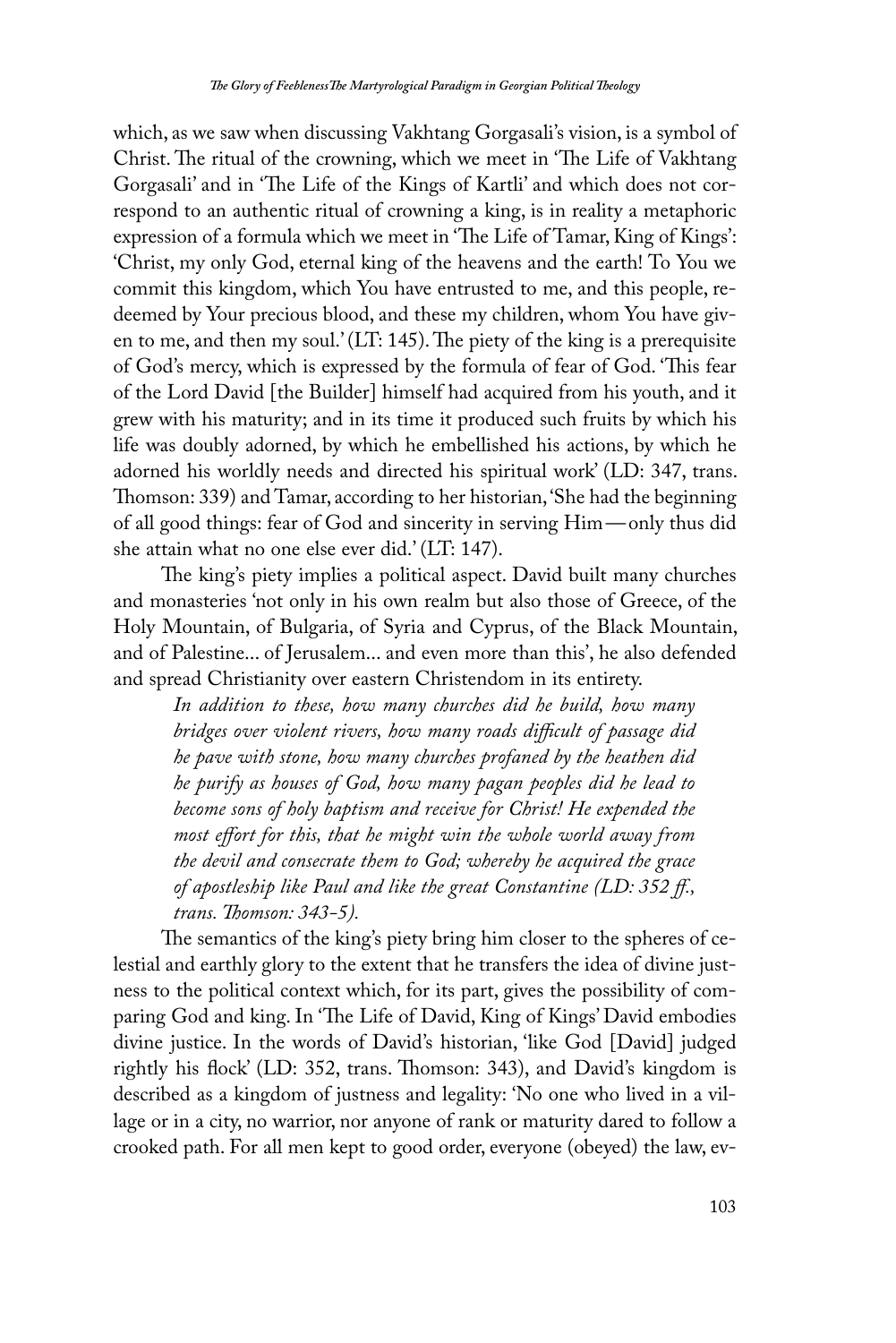eryone (observed) honour, and even all the debauched took care. Fear was on all, and they followed the paths of piety and peace.' (LD: 356, trans. Thomson: 346). The description of Tamar's kingdom is analogous, in which 'like the sun, spreading its rays over all, she treated everyone with equal respect. Thus thanks to the mercy by which everything is provided, she moved God to mercy, thus gaining time, and thus strengthening friends, not something found by lies and injustice.' (LT: 147-8). David's historian compares him to God: 'These great deeds, only possible from God, he carried out with such ease as no one else could so easily accomplish. Therefore great fear and awe of him was noised to the ends of the world, and all inhabitants of the earth were terrified.' (LD: 355, trans. Thomson: 346), and Tamar is known directly as 'a fourth moulded from the Trinity' (HSE: 3).

Thus, as we have seen, earthly glory is not a goal, but an outcome, the result of God's mercy, the collateral for which is the king's piety based on the hagiographical paradigm.37

As we have seen, in 'The Life of David, King of Kings', 'The Life of Tamar, King of Kings' and 'The Histories and Eulogies of the Sovereigns', and also in 'The Life of Vakhtang Gorgasali', earthly glory is subordinated to the concept of celestial glory, but in later texts this concept is explained more concretely: On the one hand earthly glory is a projection onto a political context of heaven, a reflection of celestial glory which is represented in the idea of a just reign and, on the other, it has a concrete symbolic and material expression: David's historian has something to say in this connection: about 'such manifestations of compassion from God on high... the royal lands which God granted him, the cities and the fortresses' (LD: 335, trans. Thomson: 326), and it is said of Tamar that 'in keeping all God's commandments she received God's mercy, and God blessed her life and increased her fruit... God brightened her days with uprightness and her times with peace.' (LT: 150).

In the same way we meet in 'The Life of David, King of Kings' the external political equivalent of the concept of earthly glory: This is the state programme which, in the opinion of David's historian, David the Builder implemented thanks to God's mercy: 'For he made the sultan tributary to himself and the king of the Greeks like a member of his household. He overthrew the heathen and destroyed the barbarians; he made subjects of kings and slaves of rulers. The Arabs he put to flight the Ismaelites he plundered, and the Persians he ground to dust; their leaders he reduced to peasants. I shall explain succinctly: those who earlier were kings, giants, champions, long since renowned, valiant and strong, famous for various deeds—all these he so subjected that they were like animals in comparison.' (LD 351-2, trans. Thomson: 342-3).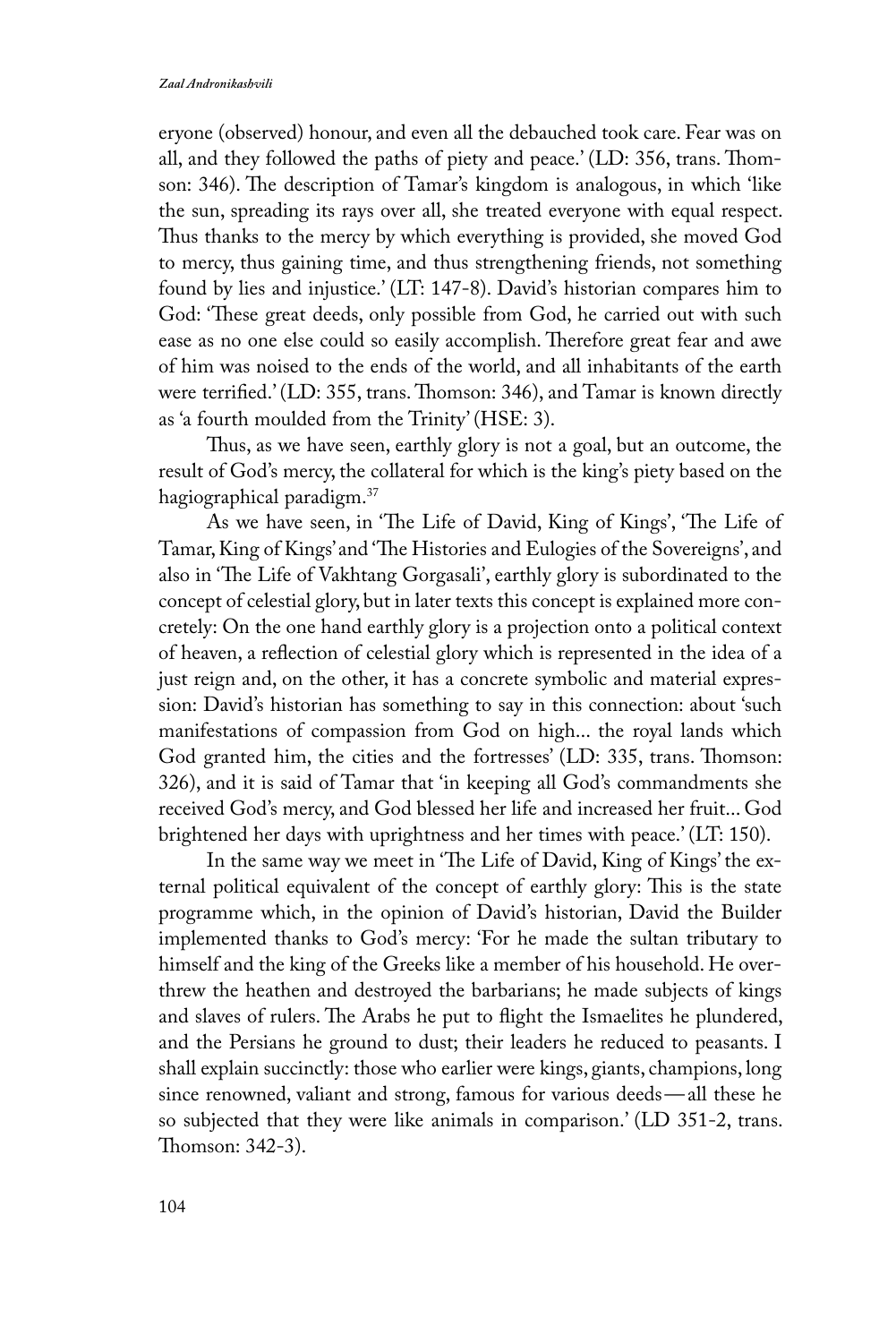In Georgian political theology the idea of God's mercy follows the biblical paradigm and is expressed in the idea of the rule of a just king, who defeats enemies and lives in peace with his neighbours. According to the biblical paradigm of the chosen, God's mercy is expressed in blessed increase (cf. 'The Life of Tamar, King of Kings: 159) which, incidentally, could mean an increase of earthly goodness. The concept of temporal glory in 'Kartlis Cxovreba' is manifest on two levels: For all Christian kingdoms a more or less general ideological level expressed in the idea of the king's divinity, which creates heaven on this earth, and on a more concrete political level, which is expressed in the programme of the Kingdom of Georgia. In the third part I shall address this aspect, especially in connection with its external political legitimation, which, in my opinion, was formulated as a covert polemic against the Byzantine imperial idea in particular, and against the imperial idea in general.

## *The Strategy for Foreign Policy Legitimation*

I shall begin this part with the foreign policy 'positioning' of the idealized kingdom of David and Tamar by the medieval Georgian chroniclers. Medieval Georgian political theology depicts the king as a warrior saint who embodies the concepts of truth and justness. At the same time the figure of the holy knight, just as in the case of Saint George (see above), gives us an opportunity to actualize various hypostases of the martyr and the victor or, for example, in the case of Vakhtang Gorgasali, it manages to offer us both of these. 'Kartlis Cxovreba' begins the actualization of the hypostasis of the victorious king with 'The Life of David, King of Kings'. 'The Histories and Eulogies of the Sovereigns' directly compares George III and Saint George, the former being 'truly a recipient of the achievements and crown of the martyrs, similarly to his own namesake George: if this invincible warrior had overcome one dragon, that one had overcome many, many kinds of asp and adder'. (HES: 7-8).

As we have seen, there occurs a transfer of the metaphysical categories of good and evil to the political context. But while the use of Christian symbolism does not raise problems in confrontations with Muslim (non-Christian) opponents, the use of Christian symbolism becomes all the more significant in the case of conflicts with Christian, mainly Orthodox, countries (with Byzantium from the eleventh to the thirteenth centuries, and with Russia in the nineteenth century). The very possibility of Christian figures and symbols in confrontations with Christian countries implies a whole range of se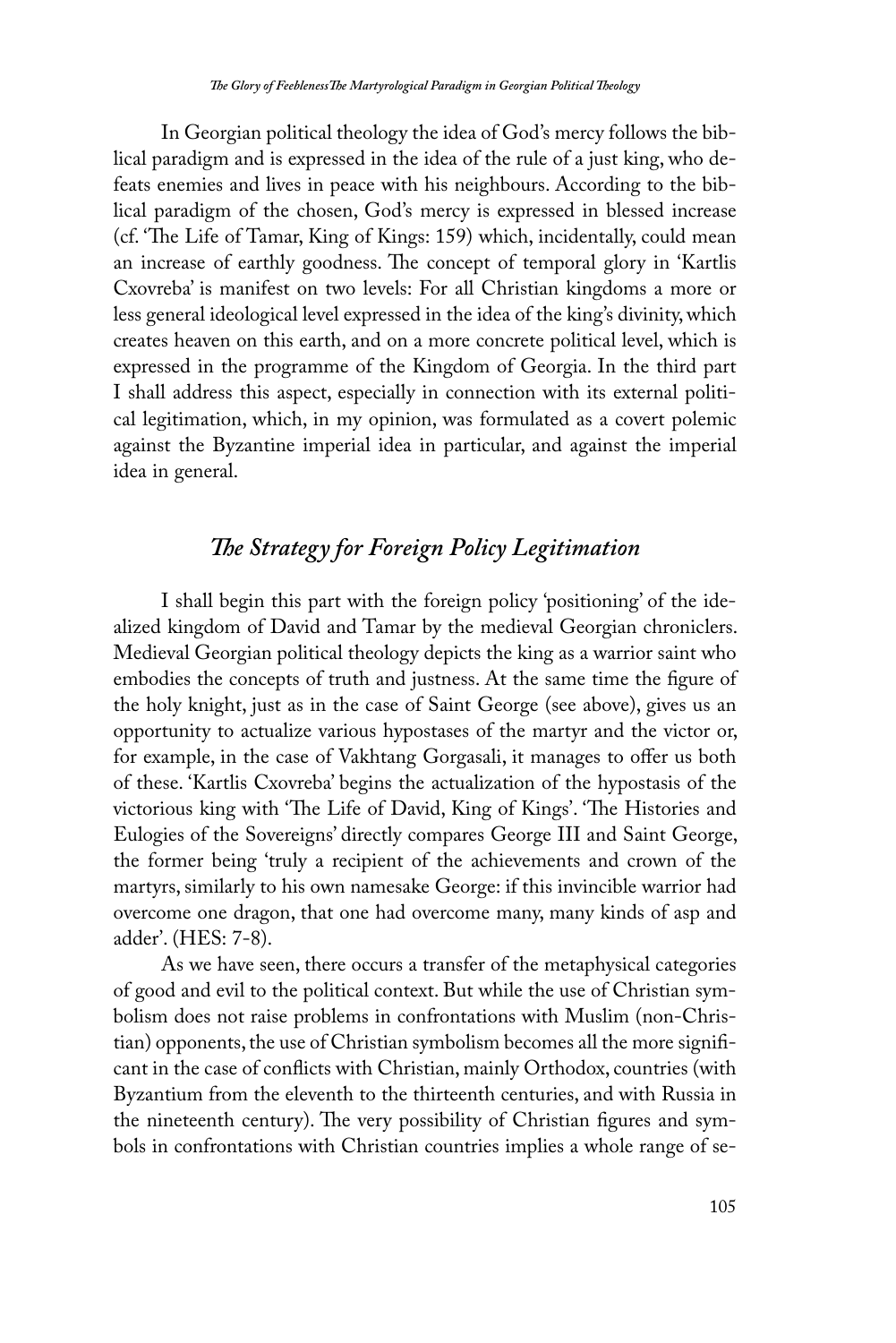mantic transpositions, and should be reviewed more thoroughly as it requires particular interpretation.

A trace of latent anti-Byzantinism can be felt in the process of Georgia's emancipation from Byzantium in the eleventh century (especially after the Byzantines' defeat at the Battle of Manzikert in 1071 and the weakening of the Empire's positions in the East). The word 'anti-Byzantinism' does not accurately convey the essence of the problem that, following the formation of the Kingdom of Georgia in 1008 (with the unification of the kingdoms of Kartli and Apkhazia), lies in the attempt to obtain greater political independence and to expand the kingdom at the expense of the north-eastern Byzantine territories and, beginning with David the Builder, in political and in some cases cultural rivalry with Byzantium in the East.<sup>38</sup> For example, 'The Histories and Eulogies of the Sovereigns' calls the Byzantine emperor (Manuel I Komnenos) 'King of all the West and of Greece', at a time when Georgia was localized in the East (HES: 17). Of course, we must examine this rivalry from the perspective of the orientation of Kartli towards Byzantium from the seventh century onwards. (This is when the split occurs between the Georgian and Armenian Churches, as a consequence of which Kartli chooses Calcedonism.) Medieval Georgia in the eleventh to thirteenth centuries is a state in the 'Byzantine Commonwealth' (Obolensky) which acknowledges the primacy of the Byzantine emperor. It is against this background that I shall examine several examples of the struggle for pre-eminence.

Anti-Byzantinism is directly manifested in a rare text in 'Kartlis Cxovreba', 'The History and Tale of the Bagrationis' by Sumbat Davitis-dze. In this case the strategy of the text is built on the idea of the Byzantine emperor as a heathen. At the time of the war between Bagrat IV and Constantine VIII, the death of Constantine is explained as the wrath of God: 'But when the East was worryingly plagued by troubles, the fury swiftly caught up with the lawless King Constantine and likewise with the ungodly Julian, because of the mercilessness against our King Bagrat, because of the destruction of his hereditary lands.' (HTB: 387). Representing Constantine as an unbeliever gives Sumbat the opportunity to portray the Georgians as martyrs for the Faith. 'And like faithful and true holy martyrs they lay down their lives, and they sacrificed themselves for earthly lords, and they shed their blood like the word of the Apostles, and they grew stronger.' (HTB: 387). It is in this context that we can examine the interpretation of the iconography of Saint George that is offered by Giorgi Maisuradze, who considers that in Georgia there is a widespread iconographic type in which Saint George slays the Emperor Diocletian and not a dragon. He presents a political and theological commentary on the policy of the Georgian Kings George I and Bagrat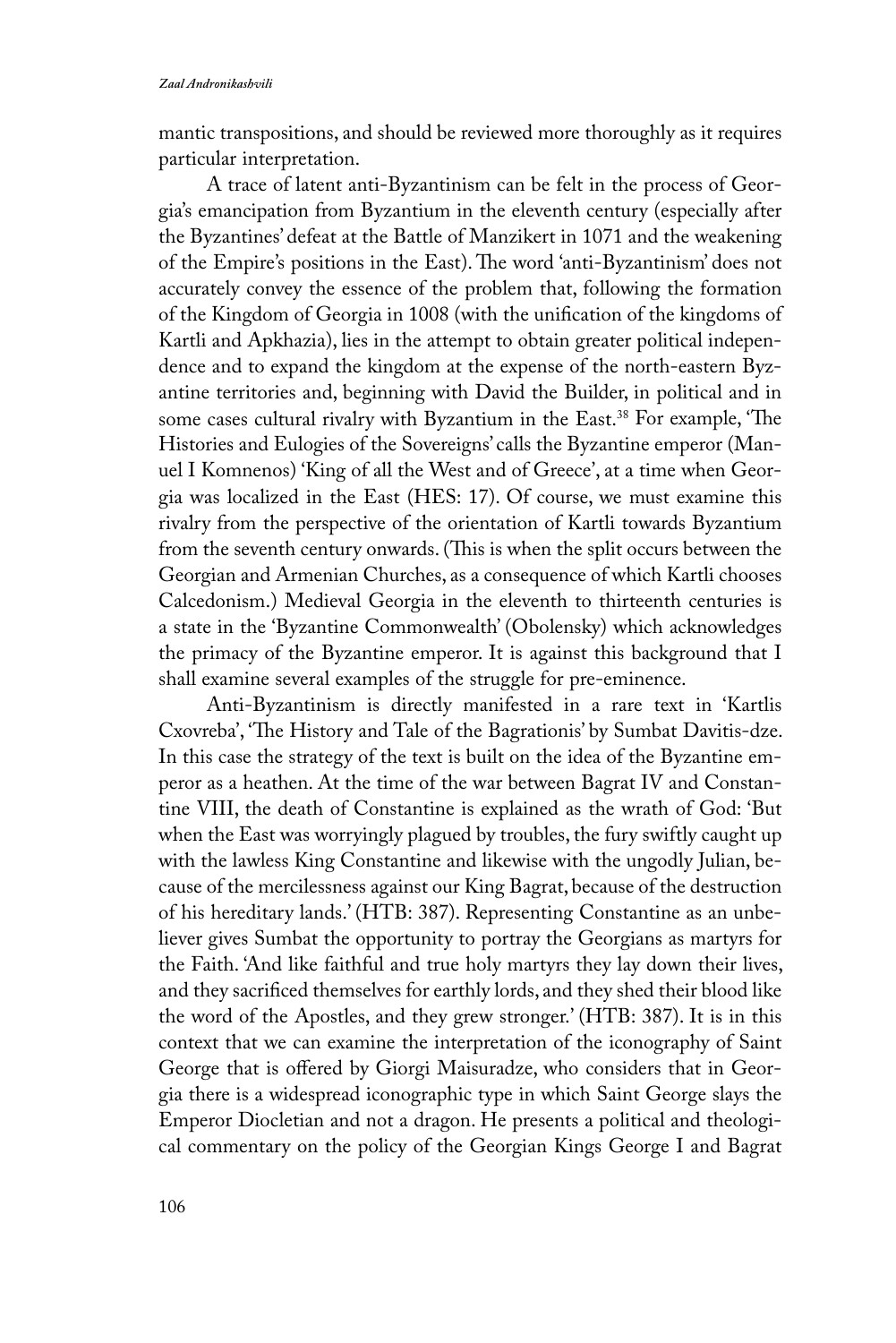VI directed against the Byzantine Emperors Basil II (976-1025) and Constantine VIII (1025-8).<sup>39</sup> It is the representation of the Byzantine emperor as an unbeliever that gives the possibility of extending the symbols of Christian political theology to him.

Rejection of titles of the Byzantine court and changes in coins minted in Georgia at the end of the eleventh century are signs of escaping from the Byzantine tradition.<sup>40</sup> We can regard the replacement of Georgian coins from the period of George I and Bagrat VI, on the obverse of which the Theotokos of Vlakhern was depicted, by new types in David the Builder's period depicting for the first time a Georgian king in Byzantine royal robes and with the inscription 'God, glorify David King of the Apkhaz, Georgians, Rans, Kakhs and Armenians'41 as an indicator of escaping from Byzantine influence. A type of coin is also known on the obverse of which there is an Arabic inscription 'David, King of Kings, submitting to the Messiah',<sup>42</sup> which we meet on Georgian coins up to the end of Rusudan's reign (1245). (In the cases of Tamar and Rusudan the formula 'Sword of the Messiah' is replaced by the formula 'Worshipper of the Messiah'.) The formula 'Sword of the Messiah', which originates in biblical apocalyptica but it is used in the Gospel of John, indicates to us in the first place divine justness, although it has strong political implications.<sup>43</sup> Both the spread of the true faith, and the punishment of those who deny, it are functions of the Sword of the Messiah, which in the Georgian context are directly linked to the war against the 'unbelievers'. The king's sword, as one of the attributes of the ritual of crowning as king, is brought in to the altar behind the iconostasis where it receives its power from the Cross.<sup>44</sup> This aspect also figures in the symbolism of the 'Sword of the Messiah' as, in actual fact, a verbalized formulation of one element of the ritual of crowning as king. The foreign policy context of the 'Sword of the Messiah' formula unknown in Byzantium, just like the Arabic of the inscription, indicate to us changes in political conception: Attention is shifting to the East from the viewpoint that the East (the direct Muslim surroundings) becomes the addressee of the 'despatched' coins.<sup>45</sup> We can readily discuss Georgian coins from the middle of David the Builder's reign to the end of that of Rusudan in the very context of foreign policy positioning: By the polemical formulation 'Sword of the Messiah' Georgian kings attempt to dispute the Byzantine Empire's function (at least in the East) as defender of the true apostolic Faith. (Demonstrative support of the religious centres of Eastern Christendom has the same context, and 'The Life of David, King of Kings' calls David the Builder the second Paul and Constantine in the context of the liberation of Christian lands.) For David's legacy it is his cultural and religious policies (to use modern terminology) that become the corner-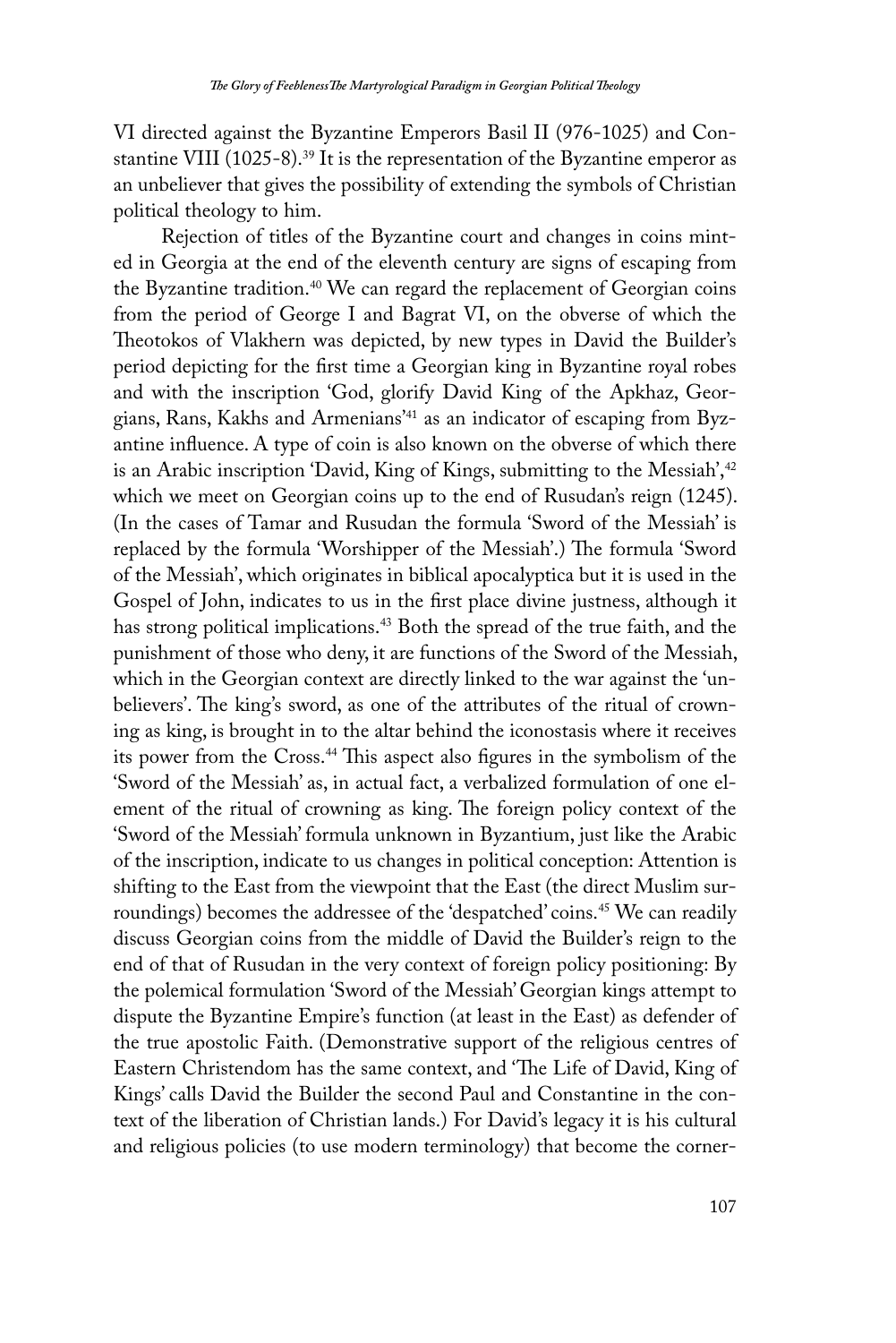stone of foreign policy legitimation, which is represented on the coins. Thus we meet on copper coins minted in Tamar's name the Arabic inscription 'Queen of Queens, Beauty of the Earth and of the Faith Tamar, Daughter of George, Worshipper of the Messiah', and on the reverse of improper copper coins minted in 1187 and 1210 we read the inscription 'Exalted Queen, Beauty of the World and of the Faith, Tamar Daughter of George, Worshipper of the Messiah, May God Augment her Victories'. Around this is written in Arabic: 'May God Augment her Glory, Increase her Reputation and Strengthen her Well-being'.46 We read the inscription on a coin of George IV Lasha 'King of Kings, Beauty of the Earth and of the Faith, George, Son of Tamar, Sword of the Messiah',<sup>47</sup> and on the reverse of a copper coin of Rusudan from 1227 the inscription 'Queen of Kings and Queens, Glory of the Earth, of the Kingdom and of the Faith, Rusudan, Daughter of Tamar, Worshipper of the Messiah. God Augments her Victory', and on the reverse of a silver coin minted in 1230 we read the Arabic inscription 'Queen of Queens, Glory of the Earth and of the Faith Rusudan, Daughter of Tamar, Worshipper of the Messiah'.<sup>48</sup> (The Saviour is depicted on the obverse.)

It is to Tamar that her historian, Basil Ezosmodzghvari, gives first place in the defence of the Faith, although it is to be noted that this happens shortly before the capture of Constantinople by the Latins (1204), that is to say, when Byzantine foreign policy influence was extremely circumscribed. The Byzantine Emperor Alexios III Angelos (1195-1203), whom the Georgian Chronicle calls Angar—the commentary emphasizes this is not a question of the corruption of the surname, but of Alexios III's mercenariness ('angareba' in Georgian)—confiscated from monks 'from the Black Mountains, from Antioch and the island of Cyprus, also from the Holy Mountain and from many other places... 'a considerable quantity of gold' that had been donated by Tamar 'to be divided among all the monasteries'. 'When Queen Tamar learned of this she sent more in its place to the holy fathers and thus further shamed the devil'. (LT: 142). Thus we once again meet a depiction opposing the faith of the Byzantine emperor. Nor is it so insignificant that the chronicler explains the founding by Alexius I Comnenus (1204-22) of Trebizond by this very fact:

*And she was angry with the Greek king, and sent a small number [of soldiers] from across the Likhi, and they took from them Lazica, Trebizond, Limni, Samsun, Sinop, Kerasunt, Kitiori, Amastrida, Araklia and all the area of Peblagonia and Pontus, and gave them to her relative Alexius Comnenus, the son of Andronikos, who was himself then with Queen Tamar, having taken refuge with her. (LT: 142).*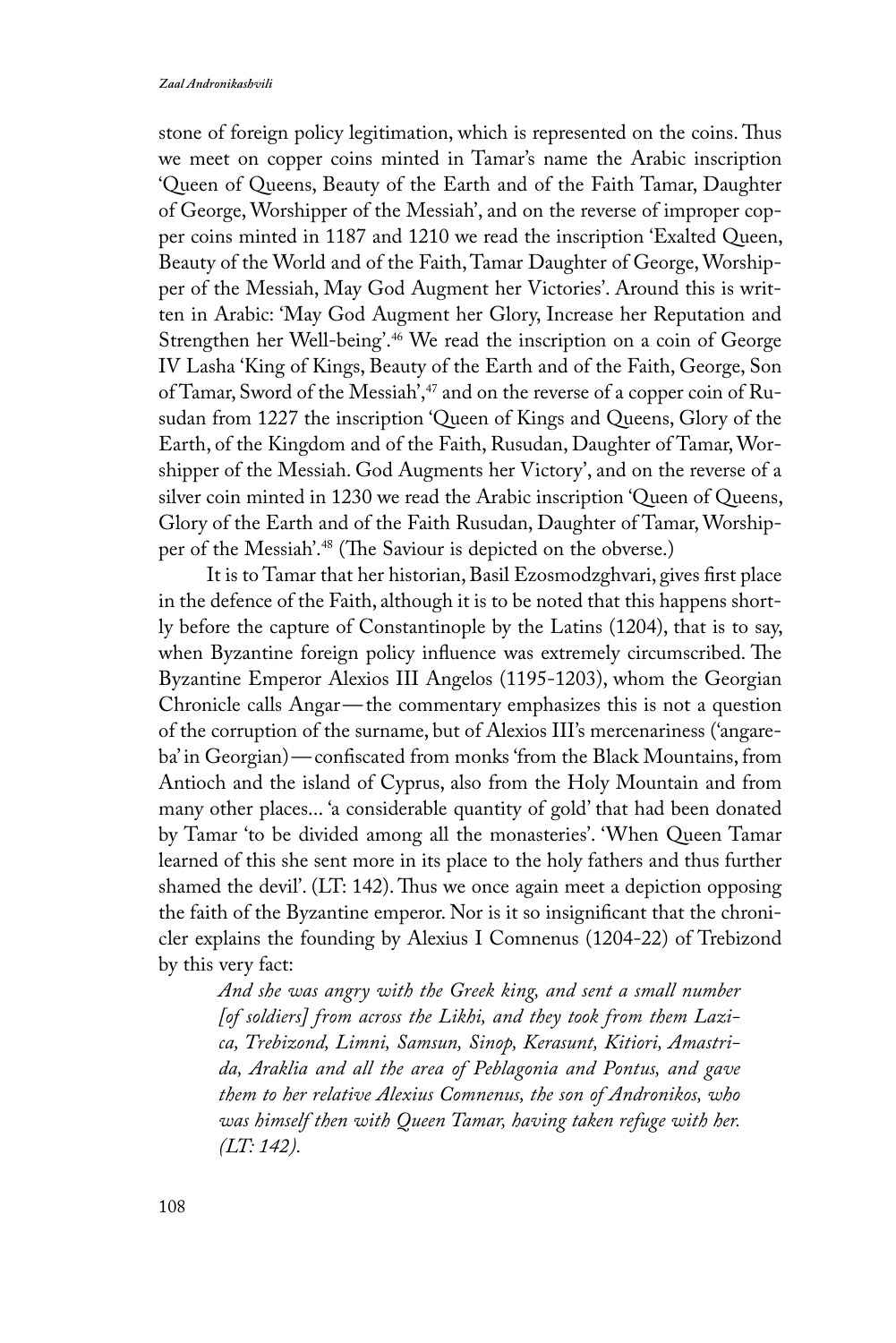Here, analogously to Sumbat Davitis-dze's chronicle, Basil Ezosmodzghvari explains the Latins' capture of Constantinople by the 'paganism' of the emperor. When the fugitive Alexius III Angelos hides at his in-law, the King of Bulgaria, the latter presents him with a huge amount of gold and says to him: "Behold, Alexius, that which you desire; take this gold instead of any kind of food or drink, since for this you have ruined the Christian royal house, and undone the power of the Greeks." And thus that pitiful man died of hunger, deprived of God's assistance.' (LT: 143).

What impeded Georgian political theology in debating with Byzantium not only the defence the Faith but also political pre-eminence? Georgian political theology is characterized by a latent anti-imperial stance for the several reasons listed below. If we examine the themes of the founding of the Kingdom of Kartli, then we shall notice a general paradigm:

1. The founding of the first, mythical kingdom of Kartli by the Kartvelians' eponymous Kartlos is connected with the uprising by the sons of Targamos (the common ancestor of the Caucasian peoples, according to 'The Life of the Kings of Kartli') against King Nebrot of Babylon under the leadership of the Armenians' mythical eponymous Haos.

2. The founding of the first kingdom of Iberia is linked to the uprising by Parnavaz, Kartlos's descendant and heir to the Mtskheta leadership, against Azon, a ruler appointed by Alexander the Great.

One main structural element of the theme is breaking free from a universal empire: from Babylon in the first case and from Alexander the Great's in the second ('now with the help of the creator let us become slave to no one', LKK: 6, trans. Thomson: 6). Confrontation with an empire having greater political strength is a main element of the structuring of a historical theme, which leaves a certain mark on subsequent interpretation of the idea of Kartlian statehood.

Dimitry Obolensky's argument is significant for the period of interest to us. Obolensky says when interpreting from a political and theological standpoint the war between the Bulgarian King Symeon and Byzantium:

*Political thought, at least in Eastern Europe, was dominated by the idea of the one universal empire, whose centre was in Constantinople. This empire was, by definition, a unique and all-embracing institution. And so, Symeon, impelled by restless ambition, convinced of the innate superiority of all things Byzantine, and well grounded as he was in East Roman political philosophy, was driven to the only course of action he could logically adopt: to try and make himself master of enlarged Byzantine Empire, which would include Bulgaria. To*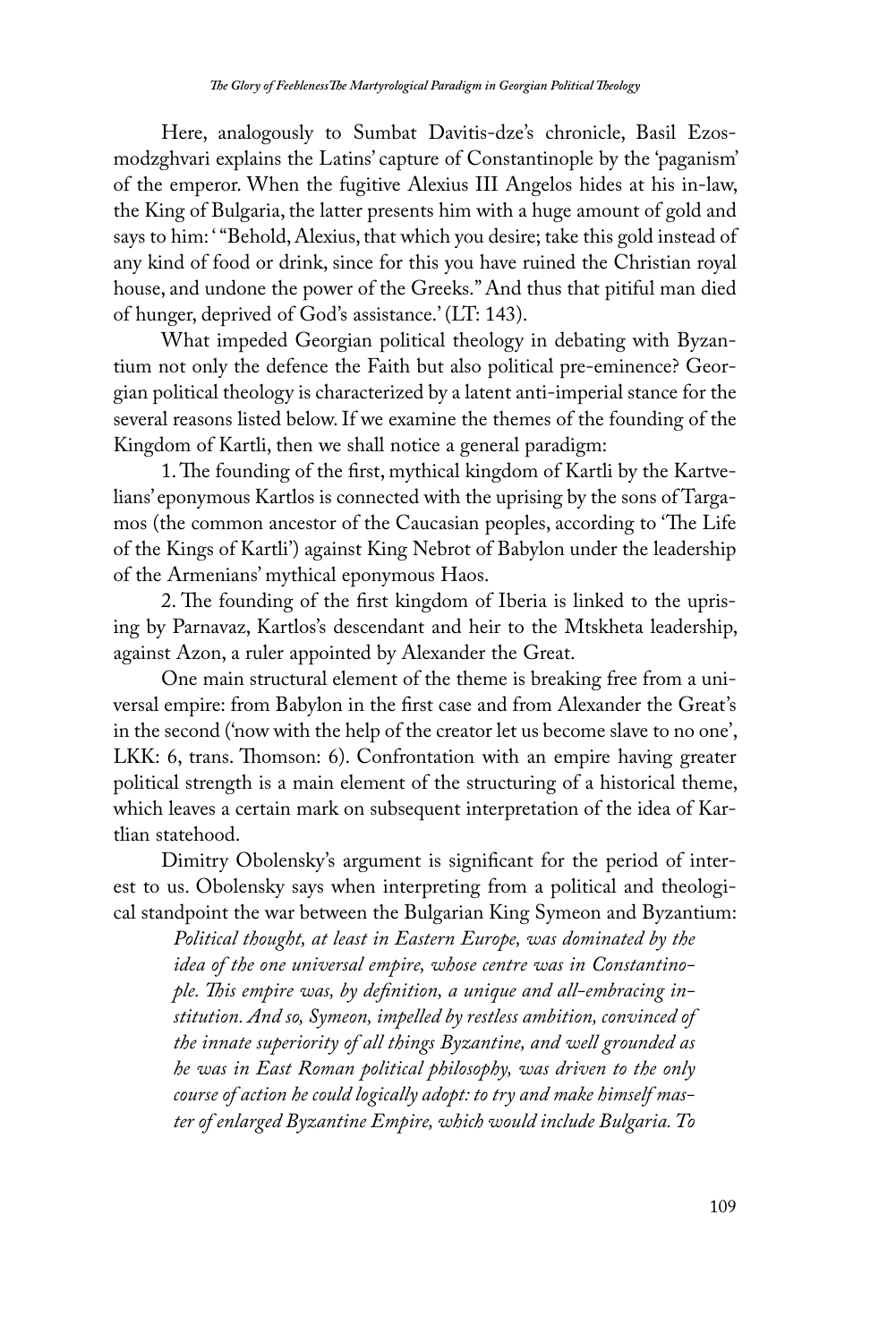#### *achieve this he needed to capture Constantinople and to seat himself on the imperial throne.49*

 The ambitions of the Georgian kings after the fall of Constantinople, however, did not extend so far. Instead we meet in Georgian historical literature a trace of a more or less covert polemic against the imperial idea. The lack of imperial ambitions at the very peak of the strength of the Georgian state, in my opinion, requires more detailed examination and explanation.

We come across an odd passage In 'The Life of David, King of Kings'. When David's historian compares David the Builder to Alexander the Great he says: 'Except with an army of Georgians Alexander would not have attained such a good result. So if David had controlled the kingdom of the Persians or the force of the Greeks and Romans, or of other great realms, then you would have seen his accomplishments superior to those of other famous men.' HD: 359, trans. Thomson: 349). The author of 'The Histories and Eulogies of the Sovereigns' expresses a similar opinion when he says of Tamar that 'no country was worthy of a monarch the like of her, Georgia least of all'. (HES: 112).

We may set out the implicit formula which both David's and Tamar's histories contain so as to resolve the imperial/anti-imperial aporia: These kings were so just and exemplary that they would have deserved to rule the whole world, but the biblical imperative, which leaves its mark on the thinking of the medieval Georgian chroniclers and their orientation towards the biblical model, comes into confrontation with the imperial idea which is presented as a more negative than ideal model.

The extracts cited above are interesting not solely and not to the extent of their idealization of David and Tamar but, in my opinion, first and foremost in that they contain an implicit formula of ideal Georgian statehood, which is based on a covert polemic against the Byzantine imperial model. In the context of such an interpretation, the following extract from Basil Ezosmodzghvari's work 'The Life of Tamar, King of Kings' is significant. At the time of the crowning of Tamar as monarch, for Tamar 'they put in place the happy throne of Vakhtang, the throne of David, which was earlier prepared for the moon by Sabaoth Elohim, King of Kings, to rule from sea to sea and from the river to the end of the earth.' (LT: 115). The key to the interpretation of this extract is a pointer to Psalm 72, 'for Solomon':

*In his days shall the righteous flourish; and abundance of peace so long as the moon endureth. He shall have dominion also from sea to sea, and from the river unto the ends of the earth.*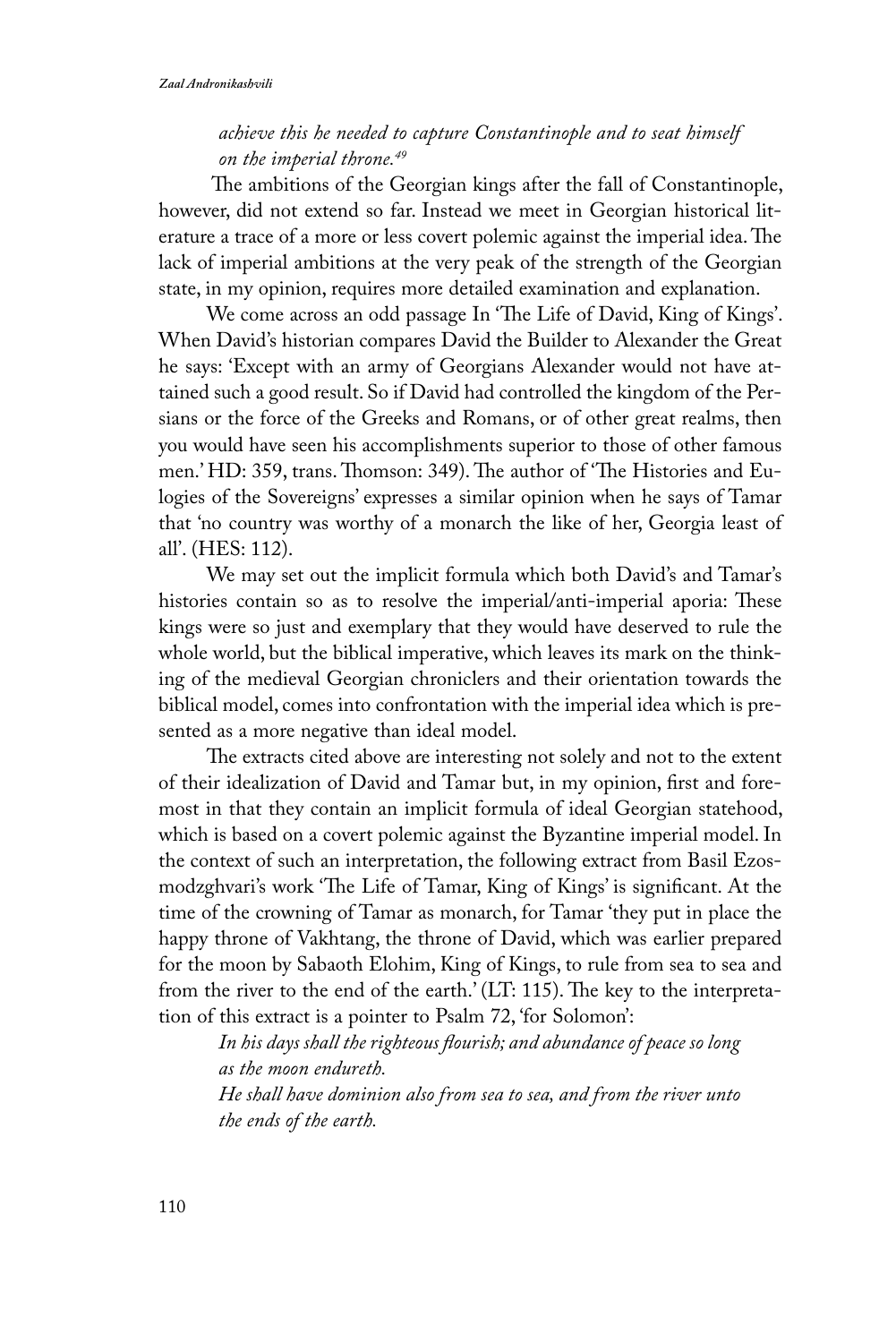*They that dwell in the wilderness shall bow before him; and his enemies shall lick the dust.*

*The kings of Tarshish and of the isles shall bring presents: the kings of Sheba and Seba shall offer gifts.*

*Yea, all kings shall fall down before him: all nations shall serve him. For he shall deliver the needy when he crieth; the poor also, and him that hath no helper.*

*He shall spare the poor and needy, and shall save the souls of the needy. He shall redeem their soul from deceit and violence: and precious shall their blood be in his sight.*

*And he shall live, and to him shall be given of the gold of Sheba: prayer also shall be made for him continually; and daily shall he be praised.*

*There shall be an handful of corn in the earth upon the top of the mountains; the fruit thereof shall shake like Lebanon: and they of the city shall flourish like grass of the earth.*

*His name shall endure for ever: his name shall be continued as long as the sun: and men shall be blessed in him: all nations shall call him blessed. (Psalms 72: 7-17)*

This pointer is significant from several viewpoints. Firstly, it is actualizing the dynastic myth of the Bagrationis, who consider the biblical King David as their ancestor. Secondly and even more significant is that fact that it contains a programme for ideal statehood against which Tamar's reign can be evaluated. And thirdly, this extract implicitly compares Tamar's kingdom to neighbouring Byzantium. This interpretation is supported by Basil Ezosmodzghvari's summing up of Tamar's reign, in which a comparison of Tamar with the biblical King Solomon, whom the historian brings in at the beginning of his work, has already been 'realized historically' (from a philological viewpoint, which should be discussed separately, the historian throughout the whole of his work draws complex parallels between David and Solomon and David the Builder and Tamar). However the comparison of Tamar with Solomon extends the image of Solomon and embellishes it, which permit us to examine more widely the context of the polemic against the Byzantine and the imperial model in general. Tamar

*did not strive to remain without neighbours; neither did she join house to house, nor land to another's land, but her old estate was sufficient so that they did not think her unjust and grabbing. As the heavenly court had judged her just, she did not fear to threaten her neighbours, but mostly she defended them from those who were threatening them, and did terrible things to their enemies. She cast leach-like*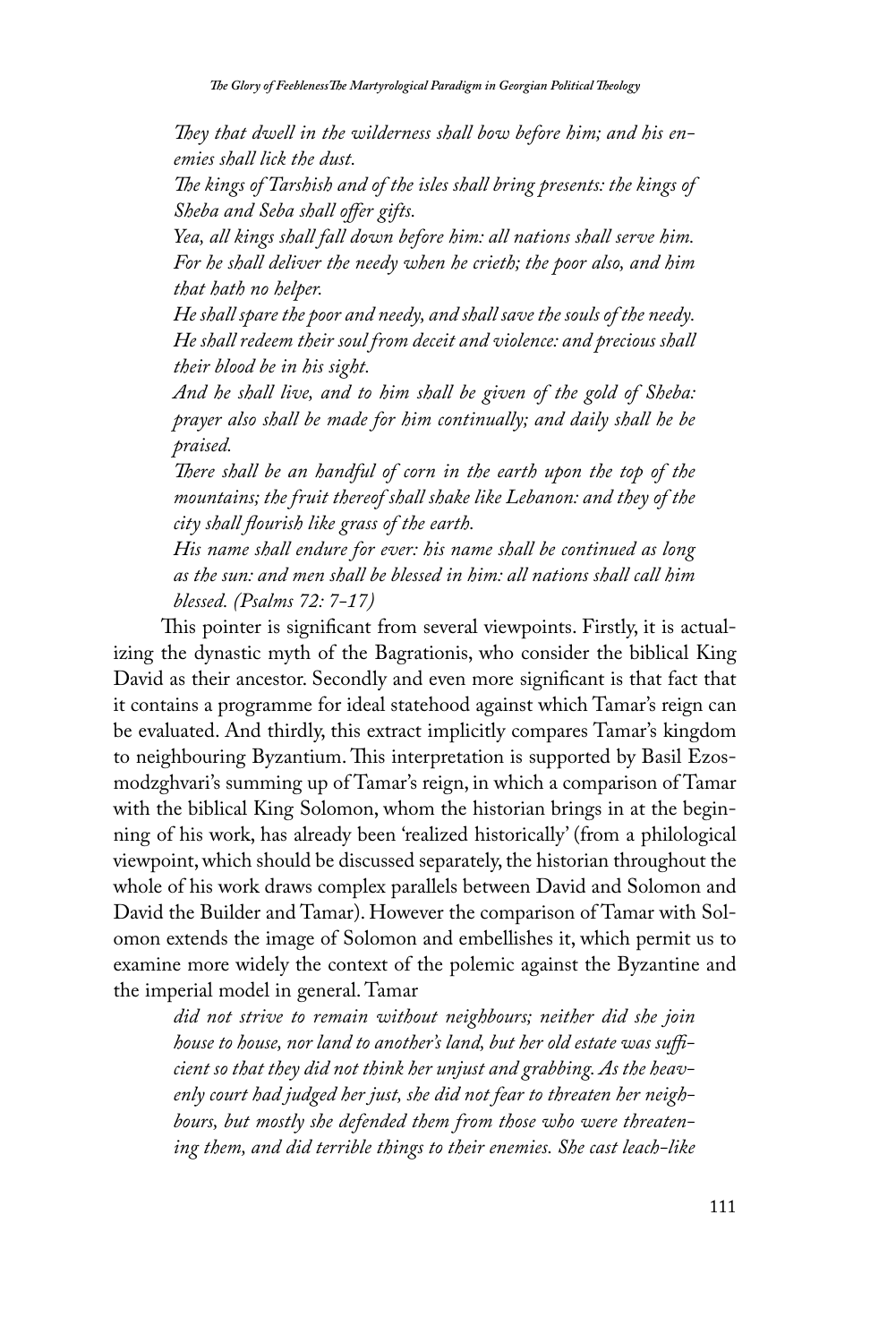*insatiability far away, not poisoning fruit nor doing bad deeds. She sat as judge between herself and neighbouring monarchs, not allowing fighting, nor throwing off the yoke of mutual oppression, and she gave them her example, and for this she became a second Solomon among monarchs. (LT: 148).*

A pointer to the Prophet Isaiah's book creates a polemical space from the viewpoint of an anti-imperial rhetoric:

*And now go to; I will tell you what I will do to my vineyard: I will take away the hedge thereof, and it shall be eaten up; and break down the wall thereof, and it shall be trodden down:*

*And I will lay it waste: it shall not be pruned, nor digged; but there shall come up briers and thorns: I will also command the clouds that they rain no rain upon it.*

*For the vineyard of the Lord of hosts is the house of Israel, and the men of Judah his pleasant plant: and he looked for judgment, but behold oppression; for righteousness, but behold a cry.*

*Woe unto them that join house to house, that lay field to field, till there be no place, that they may be placed alone in the midst of the earth! (Isaiah 5:5-8).*

The picture of a people buried in pointlessness and grabbing can also be a political pointer to the fall of Constantinople: Let us recall the extract cited above concerning the punishment of the Byzantine Emperor Alexius III Angelos, whom the chronicler calls Angar, and who to a certain extent amounts to a background for Tamar's reign. Sulkhan-Saba Orbeliani's dictionary defines the word 'angari' as 'amassing unjustly',<sup>50</sup> which gives us a way to transfer this formula to a political context. Thus the unification of another's 'house' could have been explained as a negative act opposed to the image of a just king. Accordingly, Georgian political theology distinguishes between lands given to the king by God's mercy and lands conquered 'mercenarily' (amassed unjustly) with their negative connotations.

The fact that the ideal of a just and law-abiding king was covertly at variance with the Byzantine political model can be explained by historical and also ideological reasons. On the historical level, the ideal model of the Georgian Kingdom could be a response to a political conception of creating buffer zones and vassal stated around Georgia, however the ideological context is much more interesting. In the context of an ideal monarchy, medieval Georgian literature is orientated not to the imperial model, but to the biblical model of David and Solomon and in this way actualizes the contexts of a chosen people and a holy land. It goes without saying that an orientation towards the biblical model already implies not only a polemic against the Ro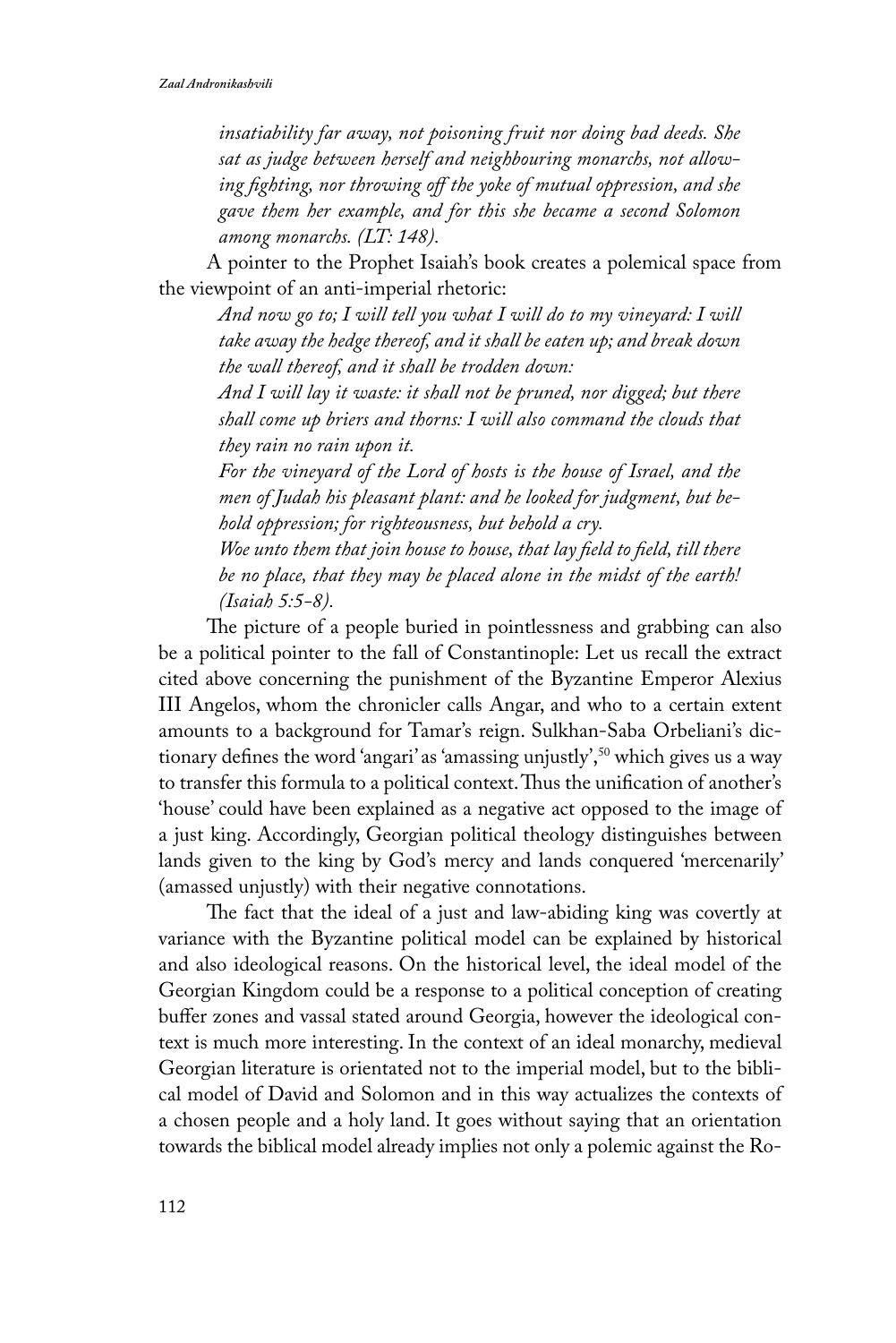man imperial model (which the Byzantine Empire continues), but against the imperial model in general.<sup>51</sup> Thus the model of Georgian statehood that we can reconstruct from medieval Georgian historiography, rules out the idea of empire, but puts in first place the defence of the Faith which, for its part, is represented in the idea of the warrior saint. All the same, the covert polemic against the imperial idea was not based on Byzantine political theology, but on a Georgian perception of Byzantium at a particular stage in its development on the one hand, and on a Georgian reading of the Old and New Testaments that differed from the Byzantine and, accordingly, an idiosyncratic interpretation of biblical notions on the other.<sup>52</sup> A comparison of Orthodox political theologies raises a whole range of questions, which have for the moment to remain unanswered. What is the role of models of 'Roman' and 'biblical' statehood in the political theologies of Byzantium and other Christian countries? This question is solved in differing countries at differing times and in differing ways.53 The idea of a chosen people and a holy land is quite poorly presented in Byzantium. The biblical model is more or less restricted by the actualization of the paradigm of a 'second Jerusalem', which creates a greater amalgam of two models (and the paradigm of two cities) in the conception of a single Christian (universal) empire, which in an ideal conception should be an earthly reflection of a heavenly kingdom. (The conception itself of a heavenly kingdom could be explained in differing ways according to the context.) In Russia, for example, the idea of a second Jerusalem coexists for quite a long time with the idea of a third Rome and thus created differing themes of conceptualizing and developing statehood.<sup>54</sup> Thus we may discuss political theology as a dynamic apparatus, which can be used for both internal and external policy polemics. Political theology contains a model of the future (from which arises the significance of eschatological models) which, in a retrospective analysis, is explained from the standpoint of a certain historical context, and which may be corrected according to historical reality.

### *Notes:*

- 1. After Count Ivan Paskevich-Yerevanskij, the Russian general who captured Yerevan.
- 2. Only a few studies on this topic are available: Aleksandre Tvaradze, 'Georgia and the Caucasus on the Basis of Historiographic and Cartograph-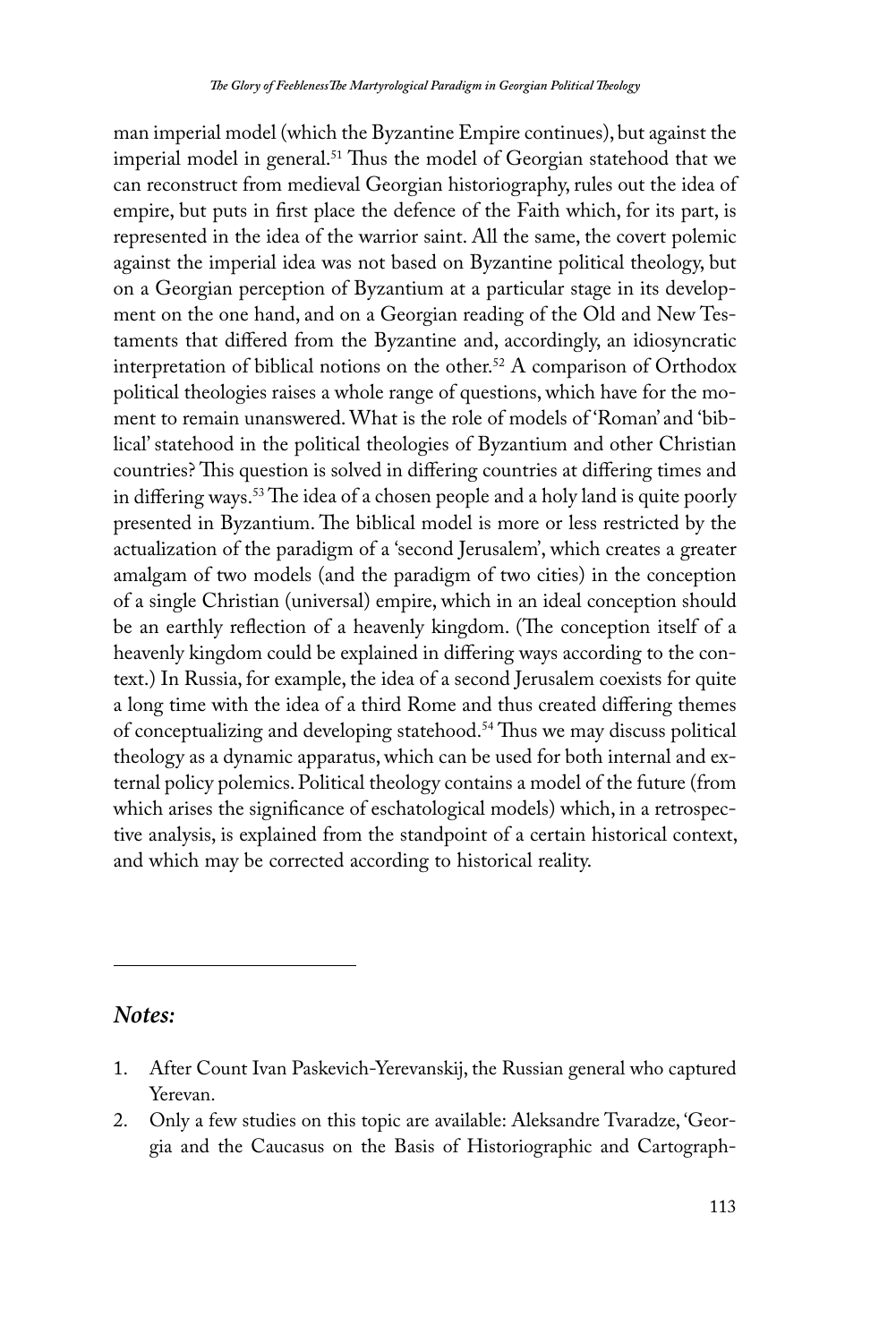ic Material in Twelfth- to Sixteenth-Century European Sources', Tbilisi, 2004 (Chapter 1) (In Georgian); and Giorgi Maisuradze, 'Der heilige Georg—ein Held christlicher politischer Theologie'. In 'Märtyrer', Munich: Sigrid Weigel, 2007, pp. 95-99. The following books were published after this article was written and, unfortunately, I have not been able to take them into account: Lela Pataridze, 'Political and Cultural Identities in the Fourth- to Eighth-Century Georgian Unity: The World of "Kartlis Cxovreba" ', Tbilisi, 2009; Zurab Kiknadze, 'On the Path to the Christianization of Georgia: Human Beings and Sacred Objects, Tbilisi, 2009; and Mariam Chkhartishvili, 'The Georgian ethnie in the era of religious conversion', Tbilisi, 2009 (All in Georgian).

- 3. Dimitri Obolensky, 'The Byzantine Commonwealth: Eastern Europe 500- 1453, New York and Washington, 1971. Unfortunately almost no attention is paid to Georgia or Armenia, and the concentration is entirely on the Slavic world.
- 4. Unfortunately, such interesting topics remain outside the scope of this article as the dynastic mythology of the Bagrationi dynasty; a comparison of the crowning rituals of Georgian and Byzantine kings and emperors; and an analysis from a political theology perspective of the uniting at the time of David the Builder of secular and spiritual powers in the 'post' of Royal Chancellor and *Chqondideli*, which should be discussed separately. A complex analysis, besides the historical literature, requires analysis and comparative study of secular and ecclesiastic literature.
- 5. Ivane Javakhishvili, 'The aim of history, sources and methods then and now', Book 1, 'Old Georgian historical writing'. In Ivane Javakhishvili, 'Works in Twelve Volumes', Vol. 8, p. 26 ff.
- 6. I use the concept of 'political theology' from the standpoint of the legitimation of political actions with the help of theological categories. See Heinrich Meier, 'Was ist Politische Theologie?', Carl Friedrich von Siemens Stiftung, 2006.
- 7. The following texts and publications have been used in this article: Leonti Mroveli, 'The Life of the Kings of Kartli' (abbreviated 'LKK') and 'The Conversion of Kartli by Nino' (abbreviated 'CKN'); 'The Life of Vakhtang Gorgasali' (abbreviated 'LVG'), attributed to Juansher; 'The Chronicle of Kartli' (abbreviated 'CK', anonymous); 'The Life of David, King of Kings' (abbreviated 'LD'); Sumbat Davitis-dze, 'The Life and Tale of the Bagrationis' (abbreviated 'LTB'). In Simon Qaukhchishvili (pub.), 'Kartlis Cxovreba' ('The Life of Kartli'), Vol. 1, Tbilisi, 1955. Basil Ezosmodzghvari, 'The Life of Tamar, King of Kings' (abbreviated 'LT'); 'The Histories and Eulogies of the Sovereigns' (abbreviated 'HES', anonymous)'. In Simon Qaukhch-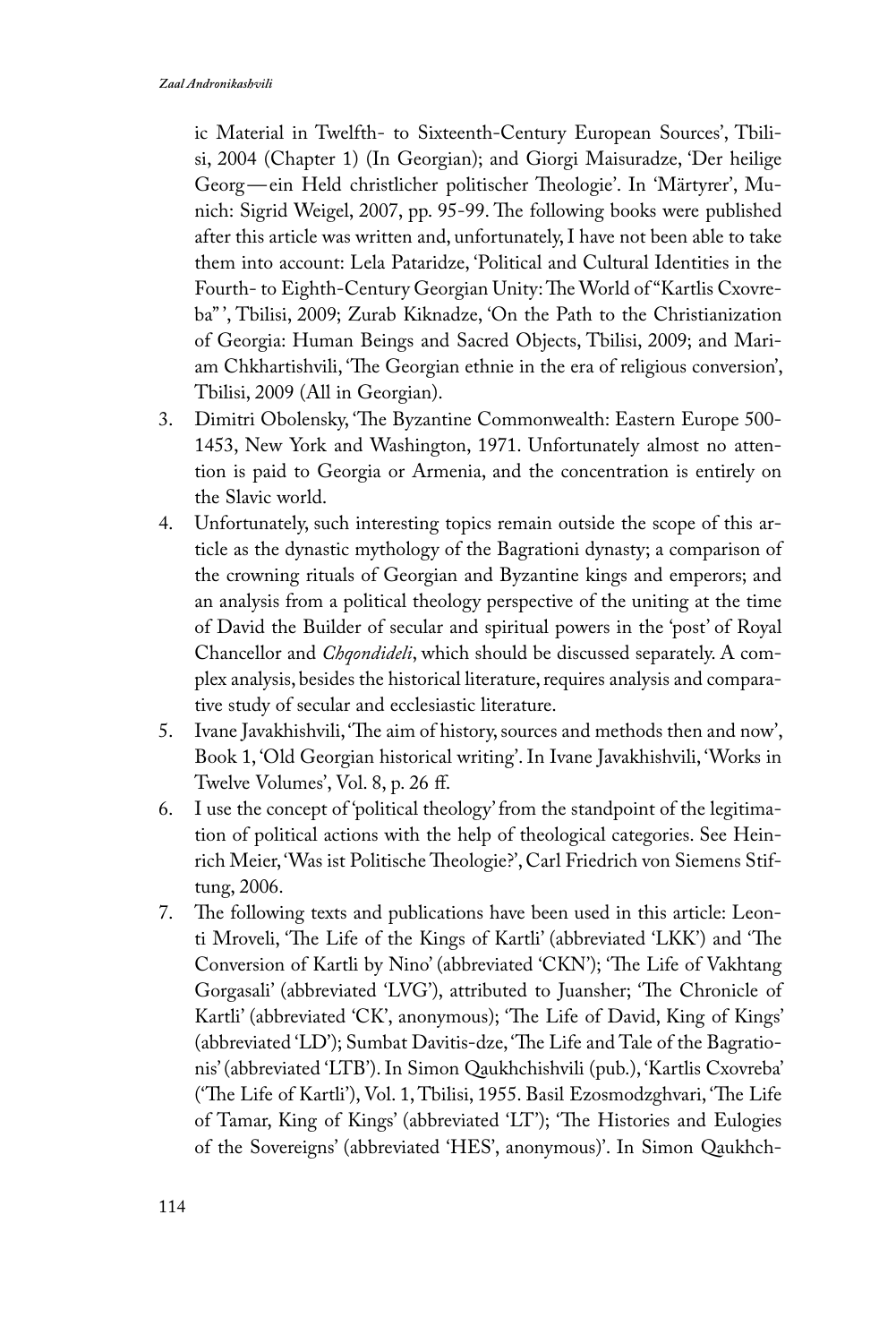ishvili (pub.), 'Kartlis Cxovreba' ('The Life of Kartli'), Vol. 2, Tbilisi, 1959. 'The Conversion of Kartli' (abbreviated 'CK'). In I. Abuladze [et al.] (ed.), 'Old Georgian Hagiographical Literary Texts', Tbilisi, 1963 (hereinafter identified by the name and pagination of the text as in this edition). Several English translations of Georgian citations are from Robert W. Thomson, 'Rewriting Caucasian History: The Medieval Adaptation of the Georgian Chronicles', Oxford: Clarendon Press, 1996. These are indentified by 'Thomson' followed by pagination details.

- 8. Javakhishvili, p. 27.
- 9. For the establishment of the concept of 'Georgia' see Stephen H. Rapp, Jr., 'Studies in Medieval Georgian Historiography: Early Texts and Eurasian Contexts', Louvain, 2003, pp. 413-440.
- 10. Karl Löwith, 'Weltgeschichte und Heilsgeschehen. Die theologischen Voraussetzungen der Geschichtsphilosophie'. In 'Sämtliche Schriften', Vol. 2, 1983, p. 16. In this context the desire of the first Georgian chroniclers to record the history of their own country in the context of world history becomes understandable. The majority of the extant manuscripts of 'Kartlis Cxovreba' begin with a 'foreword' of world history (Genesis, etc.), and the Georgian chroniclers trace the origins of the Georgians to Noah's son, Japheth. However this contextualization is not limited to biblical descent. Thus LKK links the birth of the first Georgian kingdom to Alexander the Great's mythical campaign, and it regards King Mirian (284-361) as descended from Nimrod.
- 11. Jacob Taubes, 'Die Politische Theologie des Paulus', Munich, 2003, p. 42.
- 12. For a detailed iconography of the Apostle Paul, see 'Lexicon der christlichen Ikonographie', Vol. 8, Rome, Freiburg, Basel and Vienna, 1976, p. 130 ff.
- 13. The ten sayings are: '1. Wherever this gospel shall be preached, there this woman will be spoken of. 2. There is no male or female, but you are all one. 3. Go and teach all the heathen, and baptize them in the name of the Father and of the Son and of the Holy Spirit. 4. The light will shine over the heathen to glorify your people Israel. 4. Wherever this gospel of the kingdom (of heaven) shall be preached, there too (this) will be spoken of in the whole world. 5. Whoever shall hear you and receive you, has received me; and whoever shall receive me, will receive the one who sent me. 7. For Mary greatly loved the Lord, because she continuously heard his true word. 8. Do not fear those who destroy your bodies but are not able to destroy your soul. 9. Jesus said to Mary Magdalene: Go, woman, and announce to my sisters and brothers. 10. Wherever you preach, (let it be) in the name of the Father and of the Son and of the Holy Spirit.' (CKN: 86-7, trans. Thomson: 96).
- 14. Taubes, p. 58.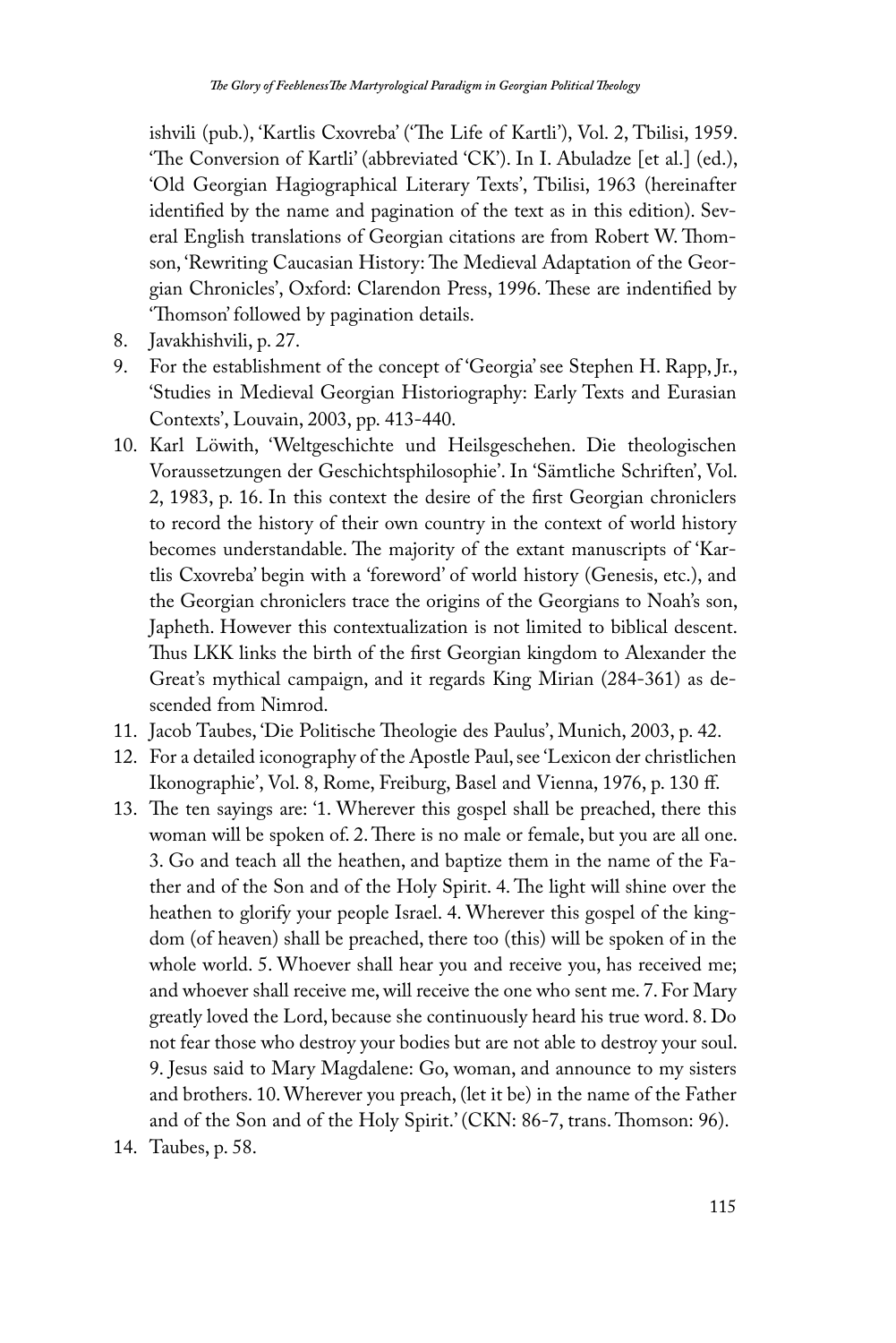- 15. Taubes, p. 59.
- 16. But, for Taubes, Paul is 'the apostle of the Jews to the Gentiles', the creation in the economy of salvation of a new chosen people (from the Gentiles) happens so as to provoke jealousy among the Jewish chosen people (Taubes, p. 54). Jacob Taubes was pointing out that baptized Jews and Judeo-Christians played a particular role in the spread of early Christianity. The Jewish community of Mtskheta—which, according to the chroniclers, has existed since the time of Nebuchadnezzar—acts in the conversion of Kartli together with Saint Nino. Abiatar, a rabbi converted by Nino, whom CKN and CK call the new Paul, and who mentions himself as related to the Apostle Paul since both are descendants of Benjamin, together with his daughters are characters in the foreground of the conversion of Kartli and to a great extent are its narrators. In CK Abiatar says that from the outset he was surprised at Paul and Stephen, until he realized the gist of their actions which, in Abiatar's words, lay in conversion. The argumentation that supports conversion (unlike Paul's argumentation) is more direct, but in principle it repeats the Judeo-Christian community's argument about the wrath of God: 'Have we then erred in the death of Jesus of Nazareth? For we see that when previously our fathers sinned against God and totally forgot him, he gave them up to a cruel ruler and captivity. But when they turned and cried out he quickly saved them from tribulation. We know from Scripture (that this occurred) seven times. But now, since our fathers laid hand on the son of a woman who was a stranger and killed him, God has removed the hand of his mercy from us and divided our kingdom. He has separated us from his holy temple, and has completely ignored our nation. Since that time 300 and more years have passed during which he has not heard our request nor given us consolation, which makes us think that perchance such providence was from heaven.' (CKN: 96, trans. Thomson: 104-5).
- 17. It is interesting in itself that Kartli's link with the history of salvation is realized with the help of the Mtskheta Jewish community. The history of the Jewish community in Georgia is an issue for separate research. In my opinion, putting the Jewish community in the foreground in 'Kartlis Cxovreba' is, among other things, linked to the general biblical orientation of the collection.
- 18. The metaphor of Jacob's Ladder is not exhausted by the Old Testament and points us in the direction of the Gospel of John (1: 51): 'And he saith unto him, Verily, verily, I say unto you, Hereafter ye shall see heaven open, and the angels of God ascending and descending upon the Son of man.'
- 19. Yuri Lotman, 'Selected Articles', 3 vols., Vol. 1, Tallin, 1992, p. 124 (In Russian)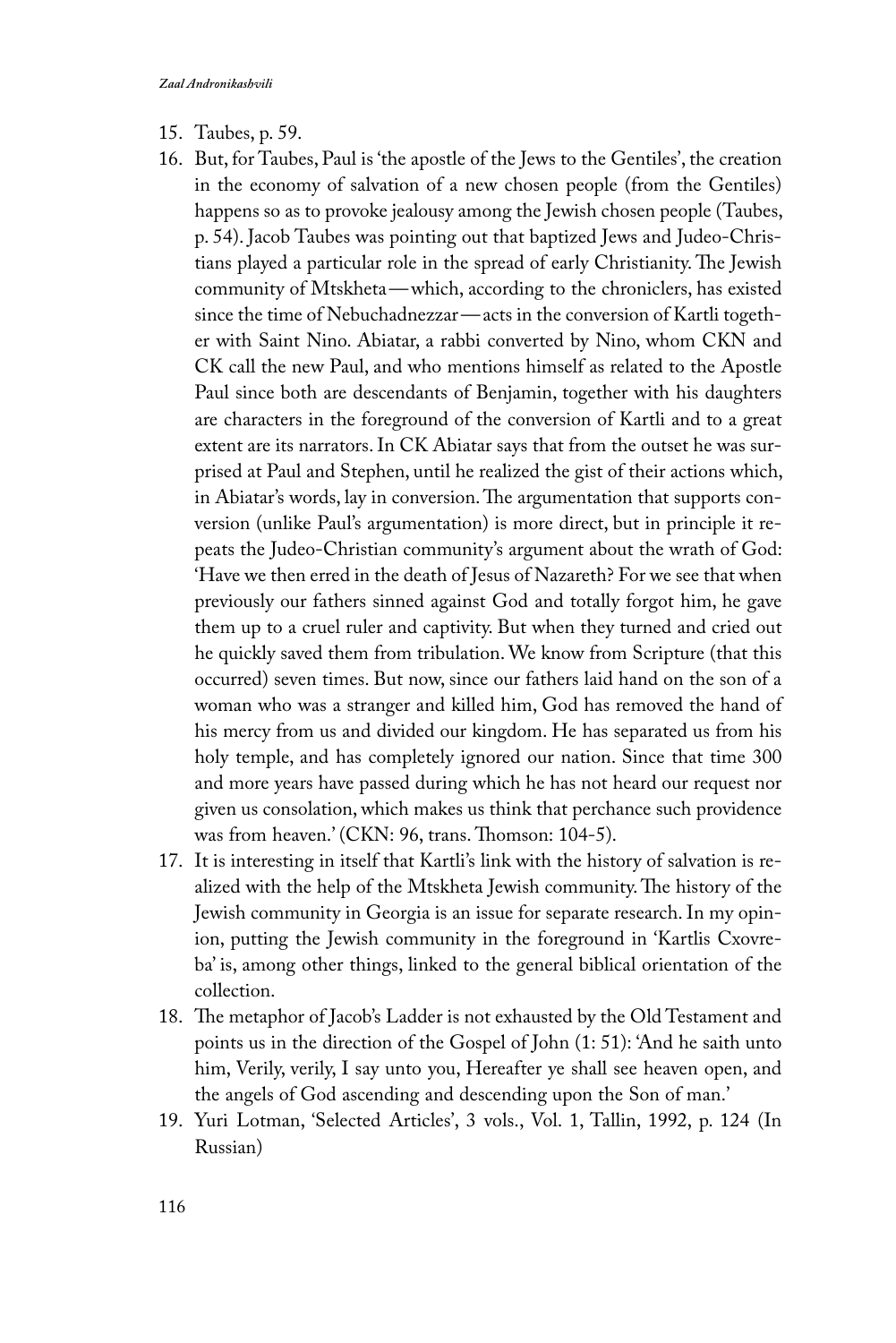- 20. Gregory Nagy, 'The Best of the Achaeans: Concepts of the Hero in Archaic Greek Poetry', Baltimore and London, 1979, p. 184.
- 21. James M. Redfield, 'Nature and Culture in the Iliad', Chicago and London,1975, p. 34.
- 22. Redfield, p. 101.
- 23. Lotman, p. 121.
- 24. For a detailed discussion of this issue see Adolf Harnack, 'Militia Christi. Die christliche Religion und der Soldatenstand in den ersten drei Jahrhunderten', Tubingen, 1905.
- 25. Harnack, p. 14.
- 26. Harnack, p. 21.
- 27. Christopher Walter, 'The Warrior Saints in Byzantine Art and Tradition', Aldershot (UK), 2003.
- 28. Maisuradze, 'Der Heilige Georg', p. 97.
- 29. See Tvaradze, p. 43, for analogies with the political theology of the crusaders.
- 30. Hans Belting, 'Bild und Kult: Eine Geschichte des Bildes vor dem Zeitalter der Kunst', Munich, 2000, p. 124.
- 31. See Tvaradze for the use of Christian symbols for military purposes.
- 32. Rapp, pp. 207-13.
- 33. Rapp, p. 214.
- 34. Tvaradze, p. 32.
- 35. Obolensky, pp. 308-13.
- 36. Sulkhan-Saba Orbeliani, 'Georgian Dictionary', Vol. 1, 1966, pp. 220 and 492. (In Georgian)
- 37. In this context it is particularly important to describe the death of the king. The chronicler describes the death of David the Builder on 24 January (8 February) 1125 as God's mercy after the fulfilment of all his desires: 'Thus at a good and appropriate time God summoned the one who loved him and longed for his eternal kingdom and his presence... For during the winter, a time of peace and quiet for the whole kingdom, not only outside the frontiers but also inside his realms, at the (place) previously chosen by himself for rest and sleep, as if in sweet slumber he slept with his fathers. This itself is sufficient to make known his special belonging to God.' (LD: 362, 361, trans. Thomson, pp. 352, 351). Similarly, Tamar, 'She spent her days joyfully', 'in twenty-three years she concluded all aspects of her valiant reign' and left her heirs 'beautiful, desirable and laudable, with regal looks, full of intelligence, adorned with wisdom, and full of virtue' (LT: 149-50). In Georgian political theology a just king dies having settled all his earthly matters (having implemented his state programme), the kingdom itself, which re-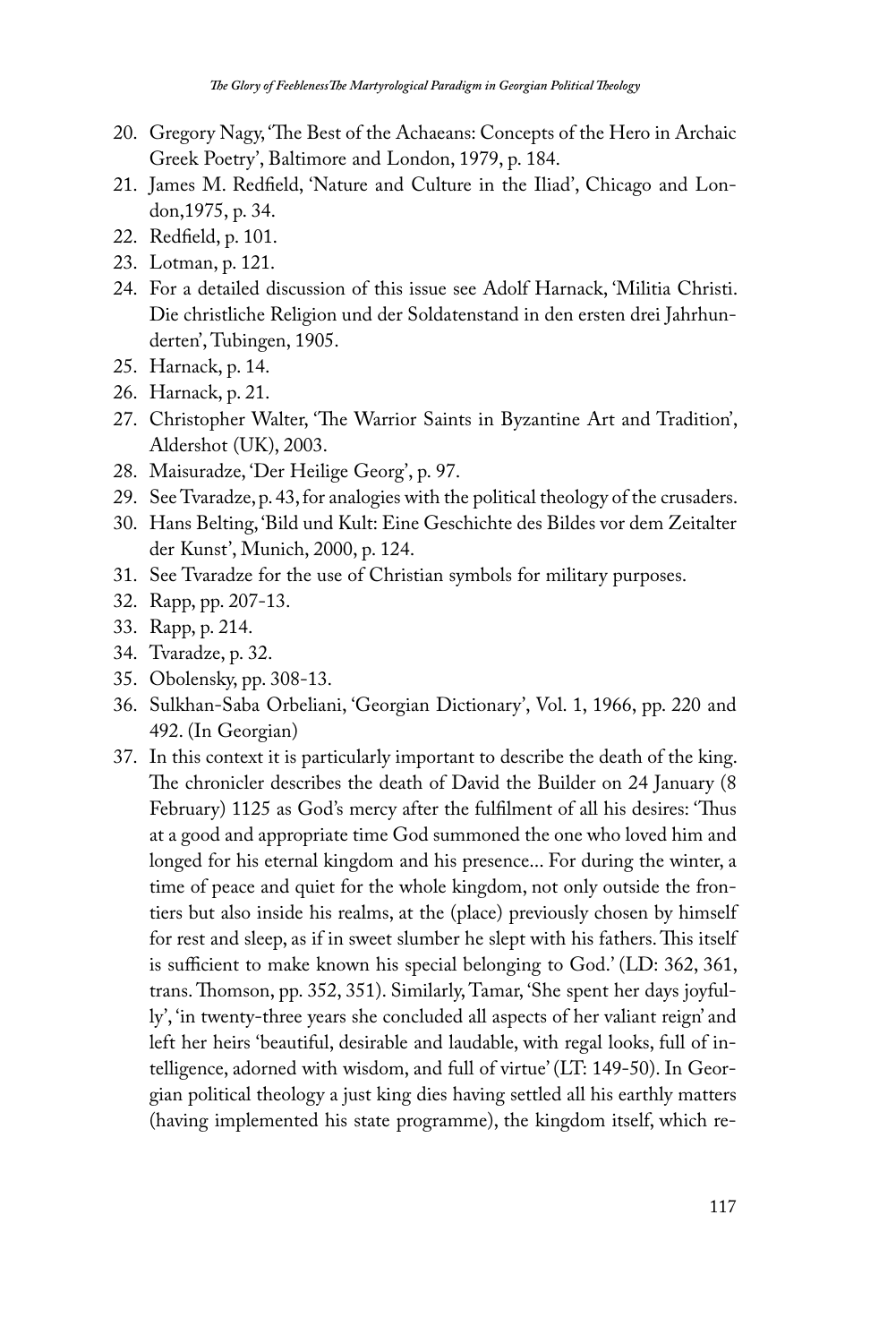#### *Zaal Andronikashvili*

mains with the just king's descendants, is described as a kingdom of peace, justness and legality.

- 38. LKK and LVG are texts with an unambiguous Byzantine orientation. LKK speaks of the (political) legitimation of Georgia's Christianity by the Eastern Roman Empire: King Mirian, who adopts Christianity, sends messengers to the Emperor Constantine who returns to Mirian his hostage son Bakar, sending him together with the messengers and valuable gifts to Mtskheta, while offering Mirian peace and brotherliness. (In this form the chronicler reacts to the change in the political orientation of Kartli from Iran to Byzantium.) LVG continues this tendency. The priest Peter, whom Vakhtang takes with him to the war against the 'Greeks', calls the Greeks 'God's people because of His promise', and the war with the Greeks a struggle 'against the sons of God', and Vakhtang himself calls on the Kartlian nobles not to abandon the friendship of the Greeks. The dependence of the Georgian kingdom and principalities on Byzantium is expressed in the same way in the title of Kuropalates, which was borne by Georgian feudal lords from the sixth century up to 888, and subsequently by kings up to the end of the eleventh century. CK, which narrates the capture of Tbilisi in 627 by the Emperor Heraclius (610-47) together with the Khazars and the defeat of the feudal lord Stepanoz, explains this by the latter's connection with the Persians. In some Georgian sources a latent anti-Byzantine trace is apparent, although in this case the Georgian chroniclers are faced with the problems of legitimation.
- 39. Maisuradze, 'Der heilige Georg', p. 97.
- 40. Coins in themselves are an indicator of political legitimation. It is in coins that the legitimation of the conception of Byzantine emperors as 'Christ's deputies' is expressed. Beginning with Justinian II (685-95; 705-11) an image of Christ replaces the portrait of the emperor on the obverse of the coins. The emperor is emphasizing that the highest sovereignty belongs to the heavenly Lord, and the legend 'victoria augustorum' replaces the legend 'rex regnatum' (M. Restle, 'Kunst und byzantinische Münzprägung von Justinian I. bis zum Bilderstreit', Athens, 1964, p. 12; Belting, p. 157). According to Breckenridge, 'the emperor, standing before his master, appears to men both as the image of the Divine Pambasileus on earth, and the apostle of the true Faith, of orthodoxy itself '. ( James Duglas Breckenridge, 'The Numismatic Iconography of Justinian', New York, 1959, p. 19, as cited in Belting , p. 157.) In the view of some academics, putting the portrait of Christ on the obverse was a propaganda step that represented a reaction against Arab coins, which mentioned Caliph Abd al-Malik as 'Allah's deputy' and 'defender of believers' (Belting p. 158).
- 41. Davit Kapanadze, 'Georgian Numismatics', Tbilisi, 1966, p. 63.
- 42. Reconstruction by David Kapanadze. Kapanadze, p. 70.